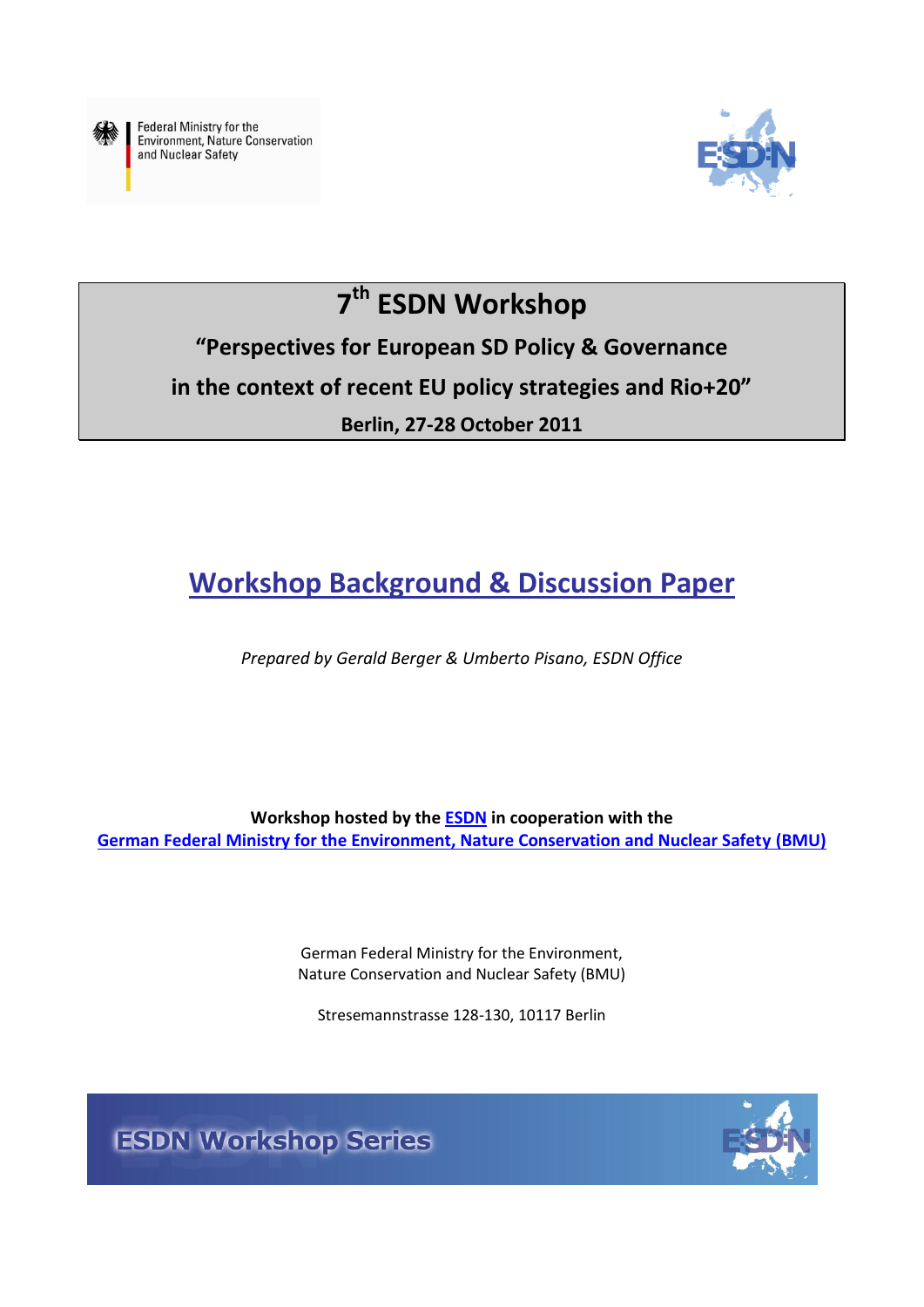#### **Thematic outline**

Currently, the framework for SD policy and governance in the European Union is in a state of change. On the one hand, th[e EU SDS of 2006](http://register.consilium.europa.eu/pdf/en/06/st10/st10917.en06.pdf) requires the European Council in 2011 to decide "when a comprehensive review of the EU SDS needs to be launched" (para 45); a decision on the review will also influence the future of the EU SDS. On the other hand, SD issues and targets are increasingly included in other important EU policy strategies, most notably in the [Europe 2020 Strategy](http://europa.eu/press_room/pdf/complet_en_barroso___007_-_europe_2020_-_en_version.pdf), Europe's major policy strategy to achieve "smart, sustainable and inclusive growth", and the Europe 2020 flagship initiative, ["A resource](http://ec.europa.eu/resource-efficient-europe/pdf/resource_efficient_europe_en.pdf)-efficient [Europe"](http://ec.europa.eu/resource-efficient-europe/pdf/resource_efficient_europe_en.pdf) (2011), and its [Roadmap](http://ec.europa.eu/environment/resource_efficiency/pdf/com2011_571.pdf) that was adopted on 20 September 2011. Additionally, the [UN](http://www.uncsd2012.org/)  [Conference on Sustainable Development \(Rio+20\)](http://www.uncsd2012.org/) will focus as one of its major themes on the institutional framework for SD and issues of SD governance, including SD strategy processes at the national level.

All these recent developments and pressing current policy issues (e.g. fiscal consolidation, demographic changes, etc.) call for discussions on how SD policy and governance can be best addressed in current EU policy strategies and in preparation to the Rio+20 conference. The ESDN, which is mentioned in the EU SDS as mechanism to facilitate the exchange of good practices and experiences as well as to support Member States to enhance mainstreaming SD issues and horizontal and vertical policy-making, is the ideal network to foster discussions about the current state of SD policy and governance and future developments.

#### **Purpose**

The workshop has the following aims: (a) analysis and discussion of how SD is addressed in current EU policy strategies and which governance mechanisms are applied; (b) reflection on SD governance experiences and good practices on the EU and Member States level; (c) discussion of the ESDN role in the current and future European SD governance system; and (d) development of ideas and future scenarios for SD policy and governance in Europe.

The workshop will focus on questions such as: Which SD topics and targets are currently included in EU policy strategies and which governance mechanisms are applied? Which experiences have been made with SD policy and governance in Europe? What is the added-value and future of national SD strategies (NSDSs)? Which monitoring/evaluation mechanisms are necessary to assess the achievement of SD policy and governance? What is the future role of SD institutions and mechanisms in the SD governance process (i.e. ESDN, national SD councils, bi-annual progress reporting period, etc) in Europe in? How should SD policy and governance in Europe look like in the future?

#### **Format**

Important aspects on SD targets and governance mechanisms in EU policy strategies as well as future perspectives on SD policy and governance in Europe will be introduced in panel discussions. An overview of experiences with SD policy and governance at the EU and Member States level will be given in interactive presentations. Parallel discussion groups will develop scenarios for future SD policy and governance in Europe and the potential role of the ESDN. Ample time for exchange among workshop participants will be provided in several plenary discussions.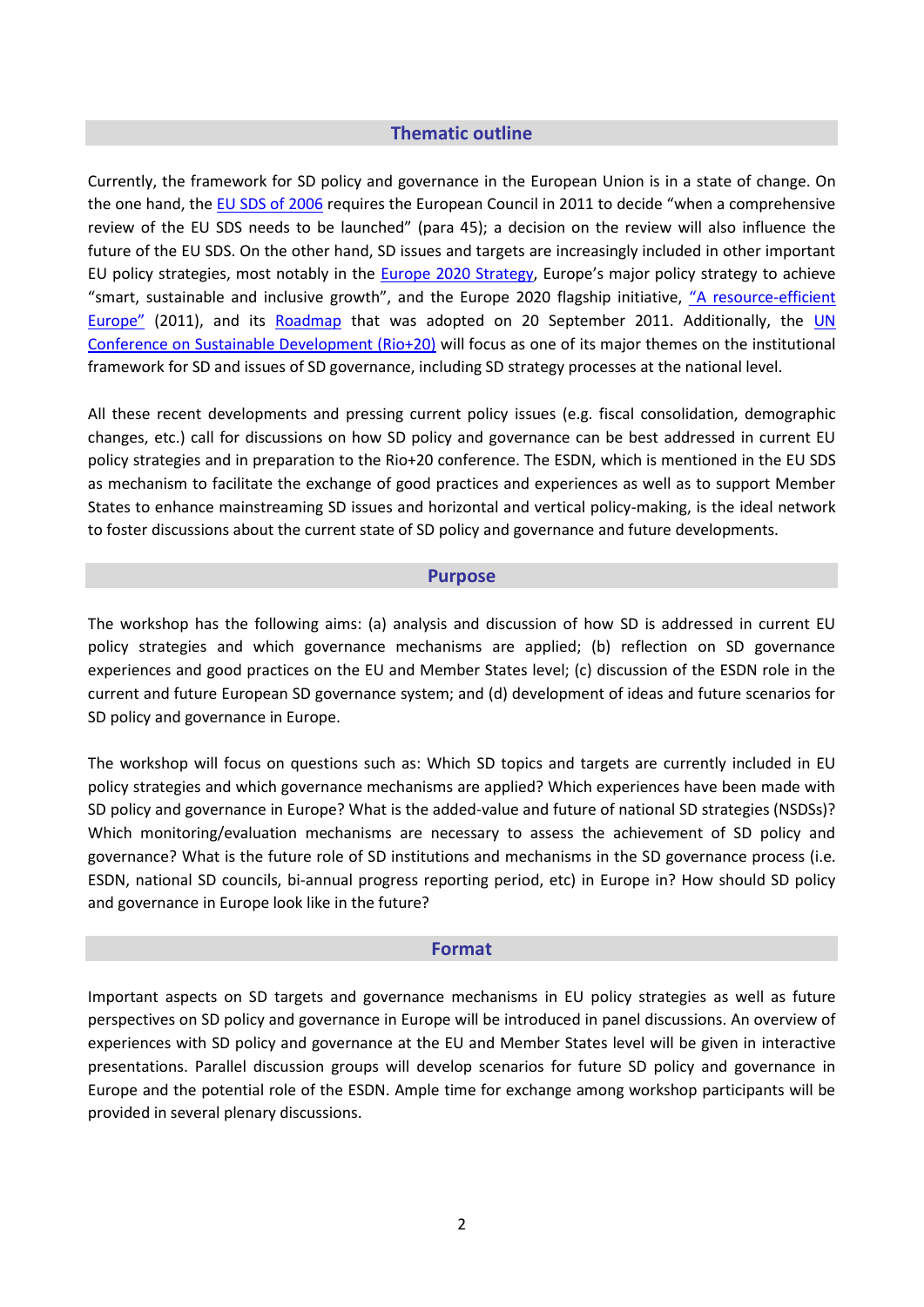## **Content**

| The most successful initiative(s) and the biggest challenge(s) for SD governance in Europe  18       |  |
|------------------------------------------------------------------------------------------------------|--|
| Strength and weaknesses of SD governance at the EU level and consequences for the national level  19 |  |
|                                                                                                      |  |
|                                                                                                      |  |
|                                                                                                      |  |
|                                                                                                      |  |
|                                                                                                      |  |
|                                                                                                      |  |
|                                                                                                      |  |
|                                                                                                      |  |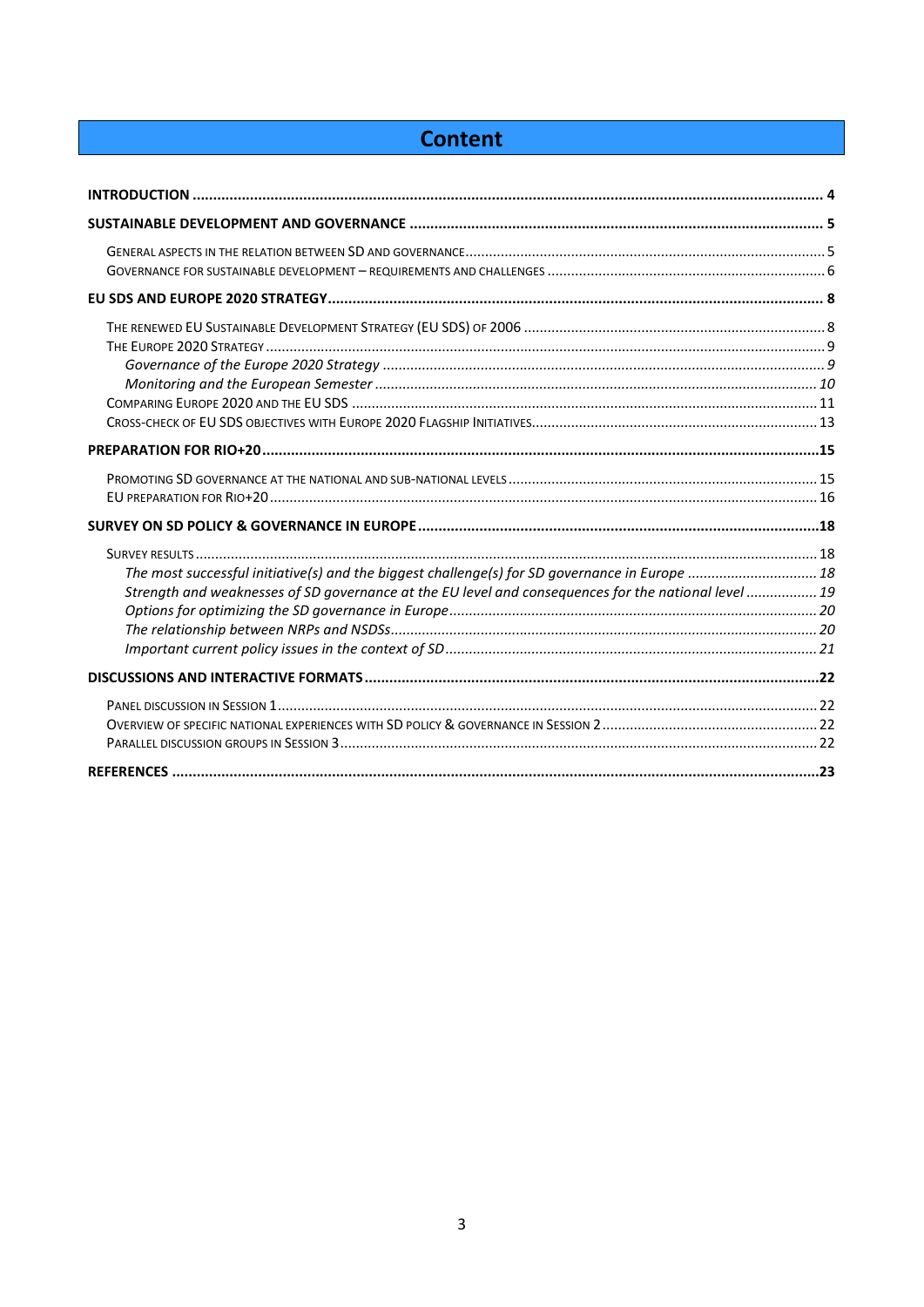## **Introduction**

<span id="page-3-0"></span>Sustainable development (SD) is a complex policy concept which involves strategic objectives and high-level commitment, the integration and coherence of different policy sectors, the coordination between different tiers of government, implementation through adequate policies and related measures, monitoring and evaluation procedures, etc. All this points to the necessecity of developing adequate governance mechanisms for achieving SD. One important tool of SD governance are policy strategies that outline a coordinated process and specified targets to achieve the balancing of economic, environmental and social objectives.

**Currently, the framework for SD policy and governance in the European Union is in a state of change.** On the one hand, th[e EU SDS of](http://register.consilium.europa.eu/pdf/en/06/st10/st10917.en06.pdf) 2006 requires the European Council in 2011 to decide "when a comprehensive review of the EU SDS needs to be launched" (para 45); a decision on the review will also influence the future of the EU SDS. On the other hand, SD issues and targets are increasingly included in other important EU policy strategies, most notably in the [Europe 2020 strategy](http://europa.eu/press_room/pdf/complet_en_barroso___007_-_europe_2020_-_en_version.pdf), Europe's major policy strategy to achieve "smart, sustainable and inclusive growth", and the Europe 2020 flagship initiative, ["A resource](http://ec.europa.eu/resource-efficient-europe/pdf/resource_efficient_europe_en.pdf)-efficient [Europe"](http://ec.europa.eu/resource-efficient-europe/pdf/resource_efficient_europe_en.pdf) (2011), and its [Roadmap](http://ec.europa.eu/environment/resource_efficiency/pdf/com2011_571.pdf) that was adopted on 20 September 2011. Additionally, the UN [Conference on Sustainable Development \(Rio+20\)](http://www.uncsd2012.org/) will focus as one of its major themes on the institutional framework for SD and issues of SD governance, including SD strategy processes at the national level. At a recent UNCSD High Level Dialogue in preparation of Rio+20 in Solo/Indonesia on 19-21 July 2011, the [chair](http://www.uncsd2012.org/rio20/content/documents/Chairs%20Summary%20from%20Solo%20meeting.pdf)  [summarized](http://www.uncsd2012.org/rio20/content/documents/Chairs%20Summary%20from%20Solo%20meeting.pdf) important messages to move the theme forward. Among them were (i) the renewed political commitment for SD and a translation of this into concrete implementation; (ii) ensuring the integration of economic, environmental and social policies; (iii) increased support for national SD strategies; (iv) SD governance at all levels needs to be reviewed, supported and strengthened; and (v) budgetary resources for SD implementation, capacity-building and technology transfer.

All these recent developments and pressing current policy issues (e.g. fiscal consolidation, tackling unemployment, demographic changes, etc.) call for discussions on how SD policy and governance can be best addressed in current EU policy strategies and in preparation to the Rio+20 conference. The ESDN, which is mentioned in the EU SDS as mechanism to facilitate the exchange of good practices and experiences as well as to support Member States to enhance mainstreaming SD issues and horizontal and vertical policy-making, is the ideal network to foster discussions about the current state of SD policy and governance and future developments.

This background and discussion paper firstly provides an overview of the linkages between sustainable development and governance. Secondly, it focuses on the EU SDS and the Europe 2020 Strategy and presents how SD is included in these major policy strategies. It also provides a table on similarities and differences of the governance processes of both strategies and a cross-check of EU SDS objectives with Europe2020 Flagship Initiatives. Thirdly, the paper includes some background on the Rio+20 preparations. Fourthly, it presents the results of a survey we undertook for the preparation of this workshop with national SD policy-makers. Finally, the paper outlines the format for discussions and interactive formats applied in the workshop.

For more detailed information on several chapters of this discussion paper, please see the [ESDN Quarterly](http://www.sd-network.eu/?k=quarterly%20reports&report_id=22)  [Report September 2011](http://www.sd-network.eu/?k=quarterly%20reports&report_id=22) which was prepared as an additional background paper for the workshop.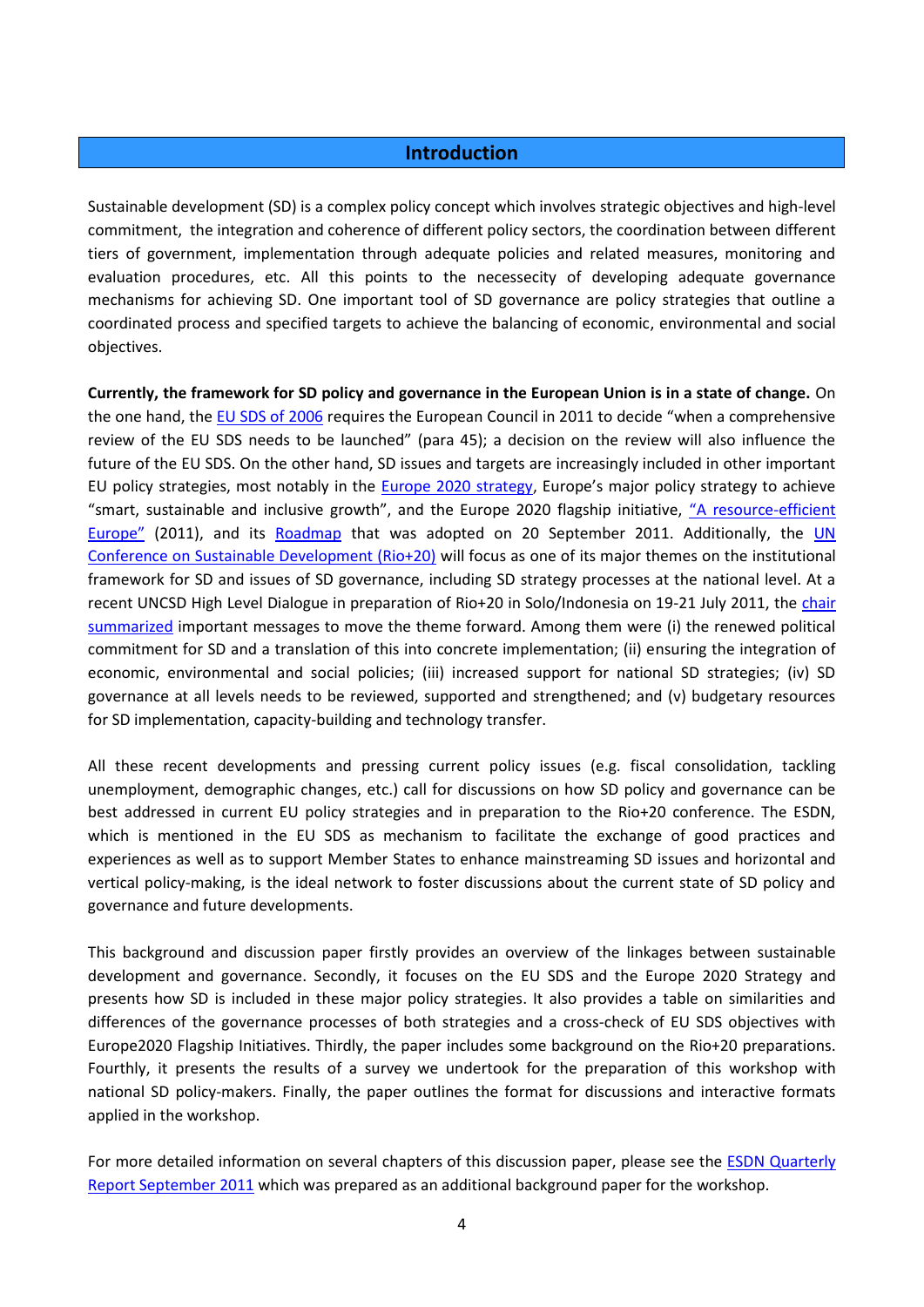## **Sustainable development and governance**

<span id="page-4-0"></span>In this chapter, we provide an overview of the linkages between sustainable development (SD) and governance.

#### <span id="page-4-1"></span>**General aspects in the relation between SD and governance**

The objective of **sustainable development** – namely, achieving simultaneously economic well-being, environmental protection and social equity – poses significant challenges for government institutions on all political-administrative levels, which were originally established on the basis of more sectoral concerns. In order to address these challenges, SD strategies have been developed on the international and national level since the mid-1990s, but mostly in preparation for the 2002 UN World Summit in Johannesburg. These strategies aim to outline a fully integrated process of strategic decision-making for SD, including objectives and governing mechanisms (Meadowcroft, 2007a). The renewed EU Sustainable Development Strategy (EU SDS) of 2006, as the EU's main policy document for strategic and integrated decision-making, also contains principles for governance that reflect governance processes and that aim to more effectively steer the processes of SD policy-making in Europe: open and democratic society; involvement of citizens; involvement of businesses and social partners; policy coherence and governance; policy integration; make polluters pay (European Council, 2006).

The link between governance and SD is thus fundamental and has already been addressed in the Brundtland Report of 1987 (WCED, 1987). Generally, **governance** refers to the *managing, steering and guiding of public affairs by governing procedures and institutions in a democratic manner, especially in relation to public policy decision-making* (Baker, 2009; Jordan, 2008; Lafferty, 2004). 'Good governance' is a specifically normative usage that prescribes certain steering procedures and institutions – based on principles, values and norms, i.e. participation, transparency, rule of law, etc. – that should be adopted to achieve preferred outcomes.

Governance mechanisms are crucial for achieving SD. **'Governance for sustainable development'** can be defined as "processes of socio-political governance oriented towards the attainment of sustainable development. It encompasses public debate, political decision-making, policy formation and implementation, and complex interactions among public authorities, private business and civil society – *in so far as these relate to steering societal development along more sustainable lines*" (Meadowcroft, 2007b, 299). In turn, SD can be understood as a reform agenda not only for sectoral policies, but also for crosssectoral governance structures and processes (Lafferty, 2004, 2002; OECD, 2002). The first document to frame **SD as a governance reform agenda** was Agenda 21, the action plan adopted at the UN Conference on Environment and Development in Rio 1992 (UNCED, 1992). The governance aspects of the action plan were reiterated and complemented at the UN World Summit in Johannesburg 2002 (Rio +10). The World Summit Report pointed out that "good governance is essential for sustainable development" (UN, 2002). The forthcoming Rio+20 Conference will again address governance issues in one of its two main themes, ['Institutional Framework for SD'](http://www.uncsd2012.org/rio20/index.php?menu=63).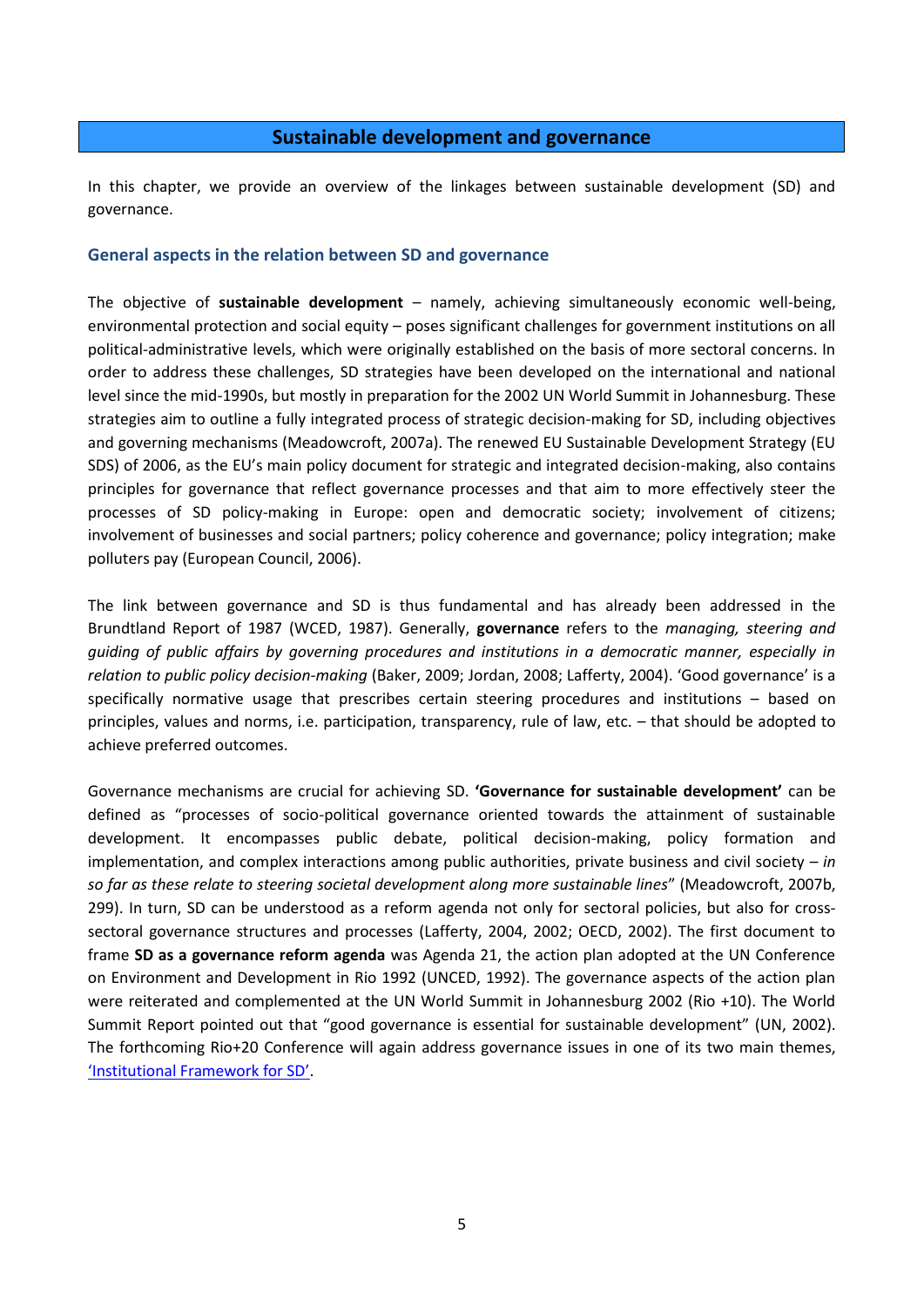## <span id="page-5-0"></span>**Governance for sustainable development – requirements and challenges**

Governance for SD involves some important steering requirements and challenges that we shortly describe below. They refer to a steering logic that is specific for the aim to achieve SD (this section is largely based on Baker, 2009 and Berger, 2009):

#### *(a) Steering in the context of uncertainty and ambivalent steering objectives:*

Promoting SD is not a blueprint nor is it about helping society reach an identified or identifiable end state. Rather, it is an *open-ended and on-going process* whose desirable characteristics change over time, across space and location, and within different social, political, cultural and historical contexts. Thus, promotion efforts are undertaken in the context of open-ended goals and on-going change, in short, within the context of inherent policy ambivalence and amidst the complex and dynamic interactions between society, economic development, technology and nature.

## *(b) Steering for the long-term*

The SD concept includes a very strong inter-generational element. However, *long-term decision-making* presents particular governance problems, as it adds to uncertainties. However, it is not easy to include long-term thinking into current modes of policy- and decision-making, which are usually characterised by short-term orientation (e.g. election cycles).

## *(c) Steering through multiple levels (vertical integration)*

Due to the fact that policy-making for SD involves the responsibilities of different tiers of government, *coordination among these tiers is crucial*. In other words, governance for SD requires steering activity that cuts across functional and administrative boundaries and established territorial jurisdictions and that included economic actors and civil society organisations. Tensions and struggles within and between the authorities and actors operating at these different levels are typical of modern political processes. Therefore, promoting sustainable development requires overcoming failures of co-ordination in public policies.

#### *(d) Steering across multiple sectors (horizontal integration)*

The concept of SD fundamentally addresses *the integration of various policy sectors and the coordination of different policy arenas* (Jordan, 2008; Pezzoli, 1997; Sneddon et al, 2006). Therefore, SD calls for horizontal policy integration that balances economic, social and environmental interests and policies in a way that *trade‐offs (or negative effects) between them are minimised and synergies (or win‐win‐win opportunities) are maximised* (Berger & Steurer, 2009; Steurer, 2008). The governance challenge is that governments should make their economic, social and environmental policies more coherent and establish institutional mechanisms that foster coordination between sectoral ministries and their related administrations. In practice, however, the challenges of integrating and coordinating different policy sectors seems to increase in the context of complex decision structures and established political-administrative cultures, e.g. government departments responsible for sectoral policies ('departmentalisation'), thinking within 'sectoral silos' (Berger & Steurer, 2009).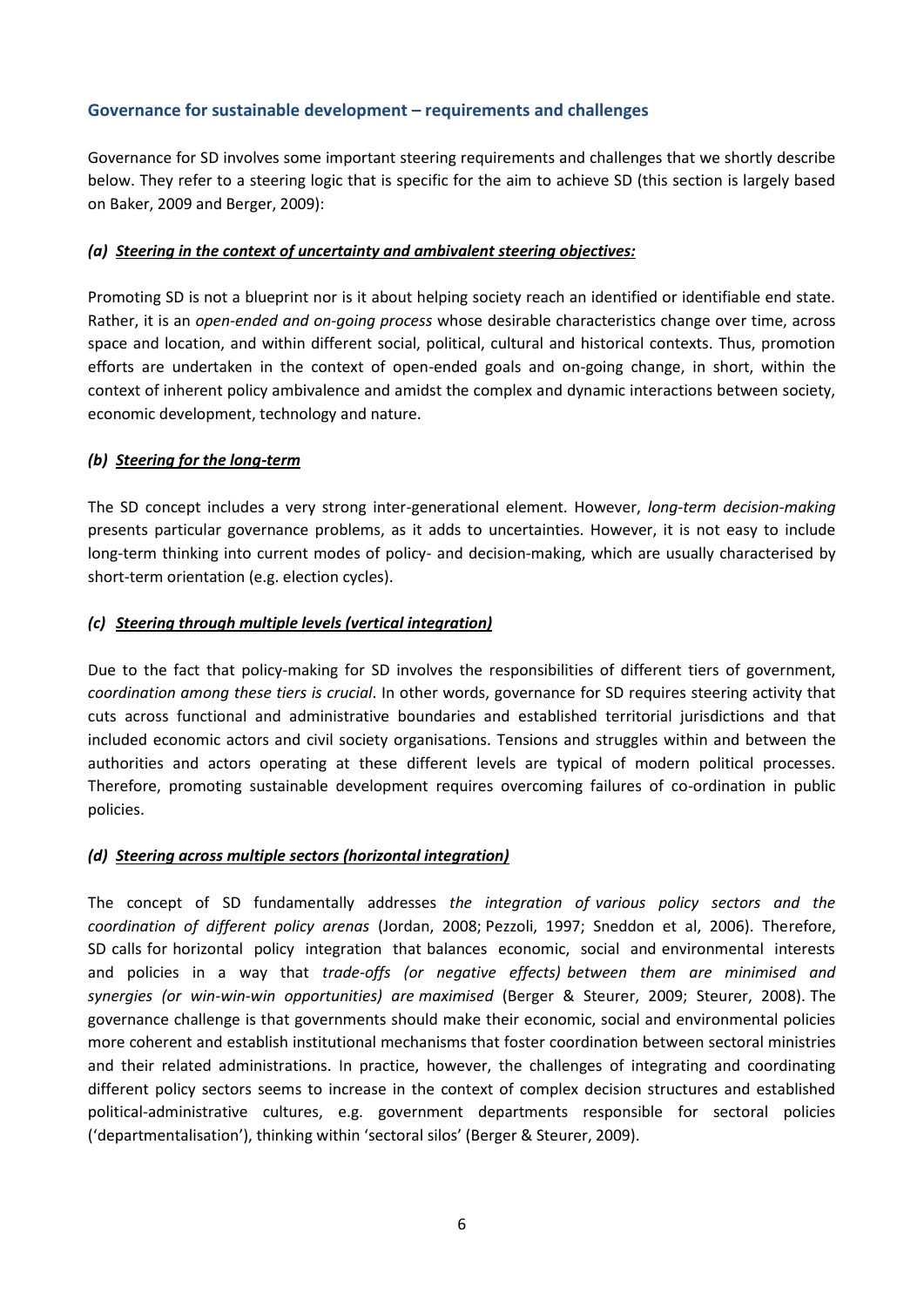## *(e) Steering together (participation)*

It has become an acceptable dogma that *participation is a necessary quality of SD governance*, from both economic actors and from within civil society. Agenda 21, for instance, emphasises that "one of the fundamental prerequisites for the achievement of sustainable development is broad public participation" (UNCED, 1992, para. 23.2). In this context, participation is expected (a) to help define SD objectives, (b) to facilitate reflexivity through the exchange of relevant knowledge and information, (c) to increase the societal ownership of sustainable development policies, and (d) to foster horizontal policy integration through reconciling different stakeholder interests (Steurer, 2008).

## *(f) Steering with tools and instruments*

Recent practices of governance have made *a range of new tools* available for the promotion of sustainable development. Besides regulation or other 'command-and control' instruments, other mechanisms such as marked-based tools, voluntary agreements, and information and awareness raising are increasingly used. As Baker (2009) argues, on a pragmatic level, it is hoped that the use of new instruments will help to reduce the implementation deficit with respect to environmental policy, thereby helping to achieve more effective implementation of EU regulatory and SD goals. Another important tool for steering and achieving SD is the use of **overarching policy strategies** which will be the focus of the next chapters.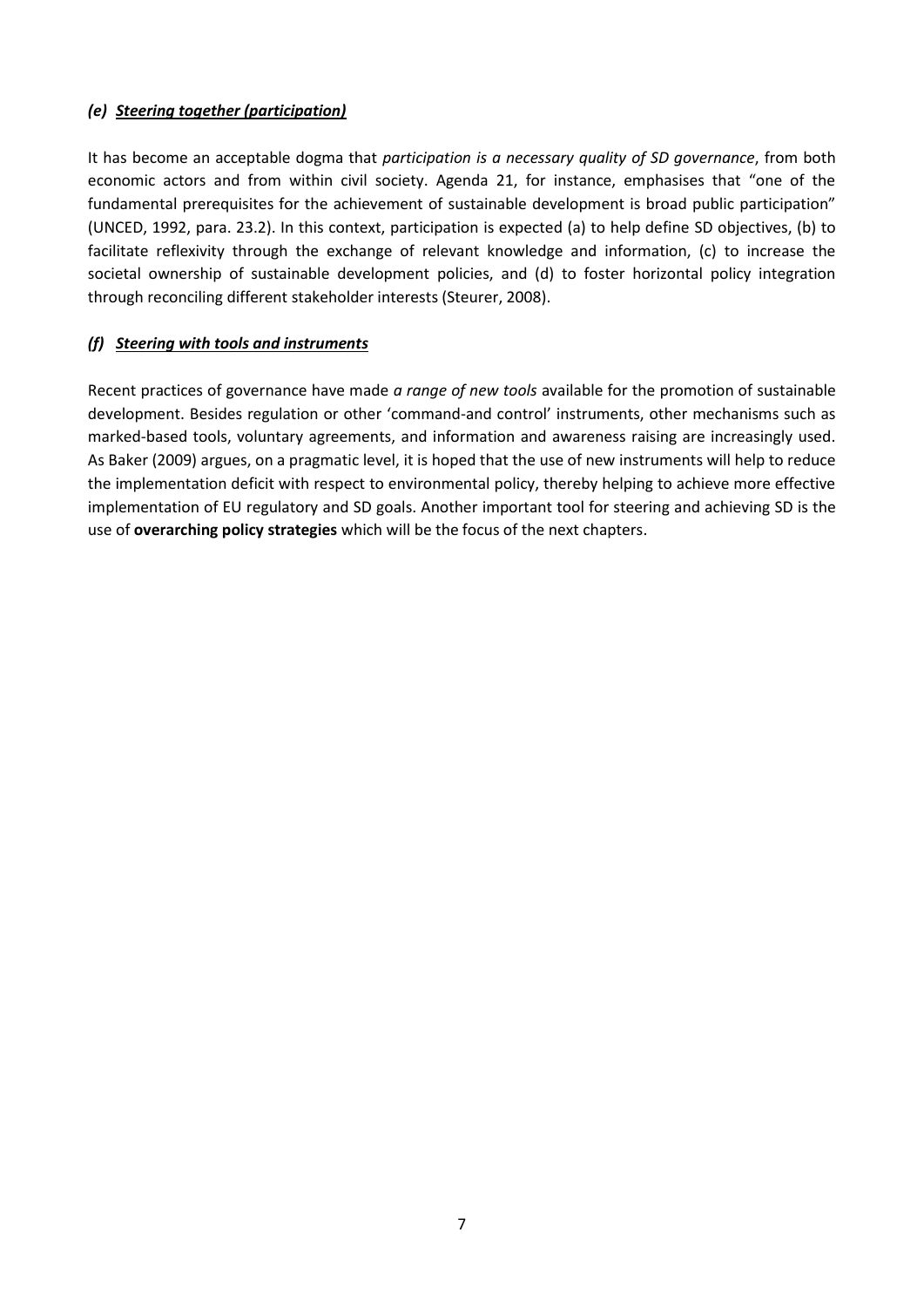## **EU SDS and Europe 2020 Strategy**

<span id="page-7-0"></span>This chapter provides an overview of the EU SDS and Europe 2020 Strategy and shows how SD is included in these major EU policy strategies; moreover, we provide an analysis on similarities and differences of the governance processes of both strategies.

## <span id="page-7-1"></span>**The renewed EU Sustainable Development Strategy (EU SDS) of 2006**

In June 2006, the European Council adopted an ambitious and comprehensive renewed EU [SDS for an](http://register.consilium.europa.eu/pdf/en/06/st10/st10917.en06.pdf)  [enlarged EU.](http://register.consilium.europa.eu/pdf/en/06/st10/st10917.en06.pdf) The renewed EU SDS is a single and coherent strategy that recognises the need to gradually change our current unsustainable consumption and production patterns and to move towards a betterintegrated approach to policy-making. It reaffirms the need for global solidarity and recognises the importance of strengthening our work with partners outside the EU. The overall aim of the EU SDS is to identify and develop actions to enable the EU to achieve a **continuous long-term improvement of quality of life**.

Although having a focus on environmental issues, **the EU SDS tries to balance economic, social and environmental objectives more evenly**. However, the strategy does not clarify the relationship between economic growth and SD (see also **ESDN QR, December 2008**). The EU SDS has been developed as a strategy for the whole EU. It, therefore, proposes **governance mechanisms** for improving the coordination with other levels of governments (vertical integration) and calls upon business, NGOs and citizens to become more involved in working for sustainable development (stakeholder participation). Since monitoring and follow-ups are crucial for effective implementation, the EU SDS includes a **governance cycle**: every two years, the European Commission writes progress/review reports on the state of implementation of the strategy at the EU and Member States level (the [first progress report](http://eur-lex.europa.eu/LexUriServ/LexUriServ.do?uri=COM:2007:0642:FIN:EN:PDF) was issued in 2007; and in 2009, the [review of EU SDS](http://eur-lex.europa.eu/LexUriServ/LexUriServ.do?uri=COM:2009:0400:FIN:EN:PDF) was published). The 2009 review underlines that in recent years, the EU has mainstreamed SD into a broad range of its policies (e.g. the EU has taken the lead in the fight against climate change and the promotion of a low-carbon economy), but also points out that unsustainable trends persist in many areas (European Commission, 2009). As mentioned in the EU SDS, the Council at the latest in 2011 will decide whether a **comprehensive review** of the strategy is necessary.

| <b>Strategy</b>                          | <b>Renewed in 2006</b> based on the first EU SDS (Gothenburg, 2001)   |  |  |  |
|------------------------------------------|-----------------------------------------------------------------------|--|--|--|
| <b>Aim</b>                               | Achieve SD, quality of life and well-being in Europe in the long-term |  |  |  |
| <b>Objectives</b>                        | 7 key challenges:                                                     |  |  |  |
|                                          | Climate change and clean energy<br>1.                                 |  |  |  |
|                                          | Sustainable transport<br>2.                                           |  |  |  |
|                                          | 3.<br>Sustainable consumption & production                            |  |  |  |
|                                          | Conservation and management of natural resources<br>4.                |  |  |  |
|                                          | 5.<br><b>Public Health</b>                                            |  |  |  |
|                                          | 6.<br>Social inclusion, demography and migration                      |  |  |  |
|                                          | Global poverty and sustainable development challenges<br>7.           |  |  |  |
|                                          | 2 cross-cutting policies:                                             |  |  |  |
|                                          | education and training;<br>a.                                         |  |  |  |
|                                          | b.<br>research and development                                        |  |  |  |
| Governance cycle                         | Every two years                                                       |  |  |  |
| for <b>f</b><br>Main<br><b>documents</b> | <b>National Sustainable Development Strategies (NSDSs)</b>            |  |  |  |
| implementation at the                    |                                                                       |  |  |  |
| national level                           |                                                                       |  |  |  |
| Ministries responsible at                | Ministries of the Environment (in most cases)                         |  |  |  |
| the national level                       |                                                                       |  |  |  |

#### **Table 1: The EU SDS in brief**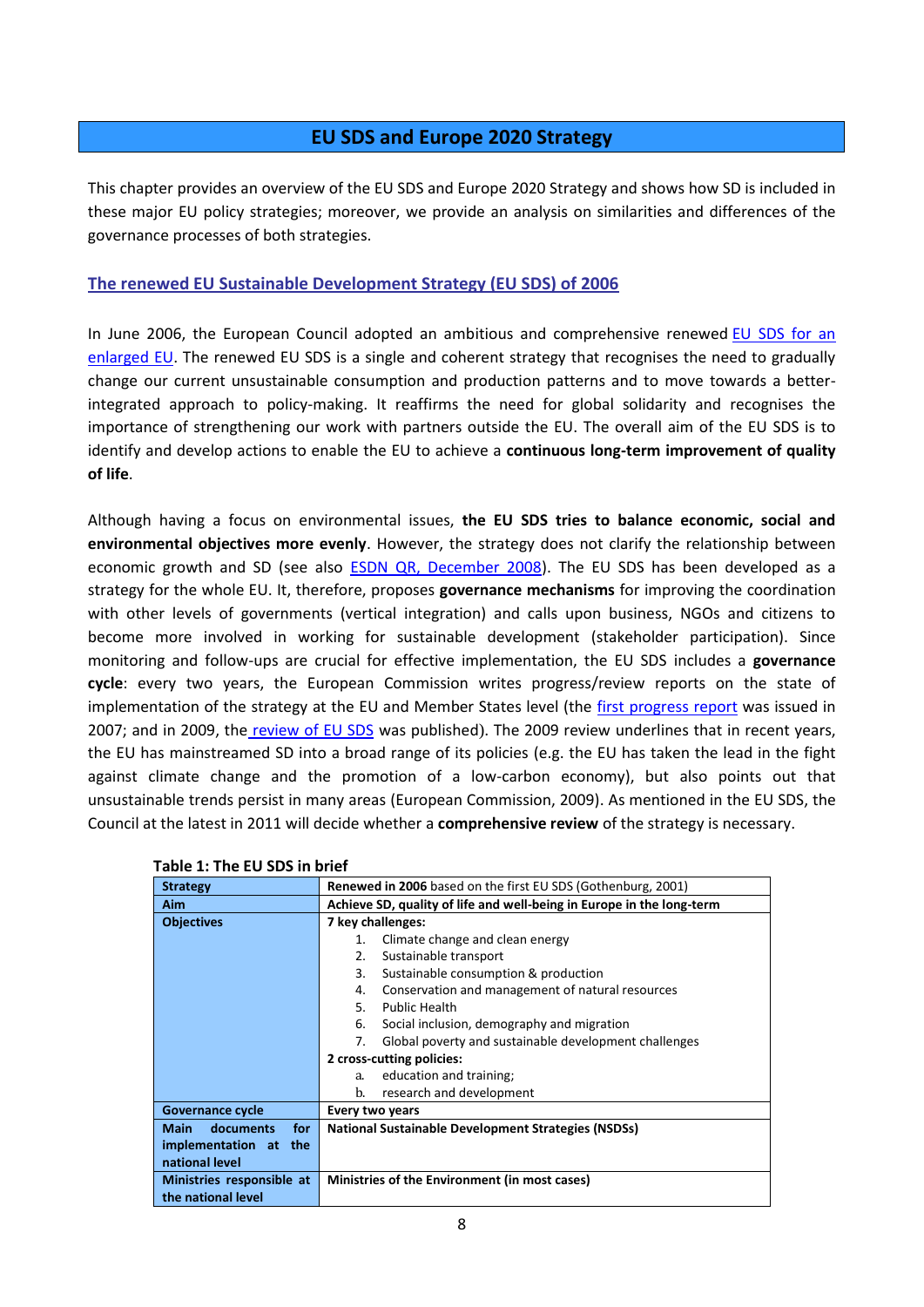## <span id="page-8-0"></span>**The Europe 2020 Strategy**

The Europe 2020 Strategy was published by the **European Commission in March 2010** and adopted by the [European Council in June 2010](http://ec.europa.eu/eu2020/pdf/council_conclusion_17_june_en.pdf) with the sub-heading '**A strategy for smart, sustainable and inclusive growth**':

- *Smart* growth: developing an economy based on knowledge and innovation;
- *Sustainable* growth: promoting a more resource efficient, greener and more competitive economy;
- *Inclusive* growth: fostering a high-employment economy delivering social and territorial cohesion.

**Five EU headline targets** are to be achieved by 2020 which "are representative of the three priorities of [the strategy]  $(...)$  but they are not exhaustive" (European Commission, 2010):

- 75% of the population aged 20-64 should be employed;
- 3% of the EU's GDP should be invested in R&D;
- the "20/20/20" climate/energy targets should be met (including an increase to 30% of emissions reduction if the conditions are right);
- the share of early school leavers should be under 10% and at least 40% of the younger generation should have a tertiary degree;
- 20 million less people should be at risk of poverty.

To reach these targets, seven Flagship Initiatives have already been put in place:

| <b>Flagship Initiatives documents</b>                     | Date of publication |
|-----------------------------------------------------------|---------------------|
| <b>A Digital Agenda for Europe</b>                        | August 2010         |
| <b>Youth on the Move</b>                                  | September 2010      |
| An industrial policy for the globalisation era            | October 2010        |
| <b>Innovation Union</b>                                   | October 2010        |
| <b>Agenda for new skills and jobs</b>                     | November 2010       |
| European platform against poverty and social<br>exclusion | December 2010       |
| <b>Resource-efficient Europe</b>                          | January 2011        |

#### **Table 2: The 7 Europe 2020 Flagship Initiatives**

#### <span id="page-8-1"></span>**Governance of the Europe 2020 Strategy**

The Europe 2020 Strategy is organised around a thematic approach and more focused country reporting that has been the case in the Lisbon Strategy process: (a) the **thematic approach** focuses on the identified priorities and headline targets in the Europe 2020 Strategy and its seven Flagship Initiatives; (b) **country reporting** aims to help Member States to define and implement strategies, restore macroeconomic stability, identify national bottlenecks and return their economies to sustainable growth and public finances. The reporting of Europe 2020 and the Stability and Growth Pact evaluation has to be done *simultaneously*, while keeping the instruments separate and maintaining the integrity of the Pact. This means proposing the annual stability or convergence programmes and streamlined reform programmes simultaneously:

 **National Reform Programmes** (**NRPs**) are the key delivery tool for Europe 2020 and are developed by national governments in April of each year (usually coordinated and prepared by Economic and Finance Ministries), along with stability/convergence programmes. NRPs contain national targets relating to the Europe 2020 headline targets and explain how governments intend to meet them and overcome obstacles to growth. They also set out what measures will be taken, when, by whom and with what budget implications. The ["Europe 2020 Integrated Guidelines"](http://ec.europa.eu/eu2020/pdf/Brochure%20Integrated%20Guidelines.pdf), 10 in total, provide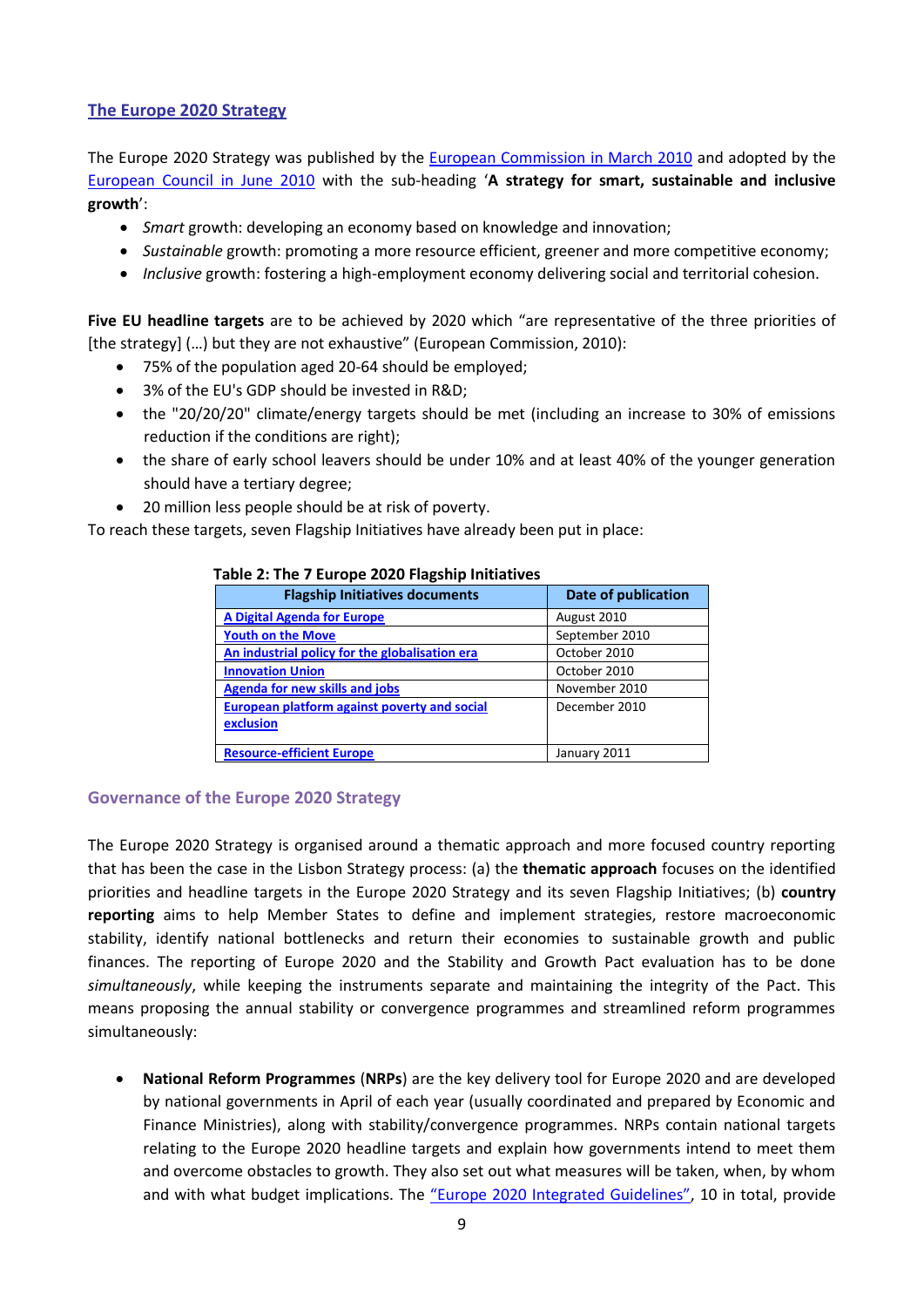precise guidance to the Member States on defining their NRPs. The guidelines will also form the basis for any country-specific recommendations. An overview of the NRPs of all 27 EU Member States can be found in the respective [chapter of the ESDN Quarterly Report of September 2011.](http://www.sd-network.eu/?k=quarterly%20reports#qr42)

**Stability/convergence programmes**<sup>1</sup> aim to ensure more rigorous budgetary discipline through surveillance and coordination of budgetary policies. In line with the *European Semester,* they are designed to coordinate economic policy-making in EU Member States. The programmes are submitted simultaneously with the National Reform Programmes (NRPs) in April of each year, before governments adopt their national budgets for the following year. They contain important information on public finances and fiscal policy.

## <span id="page-9-0"></span>**Monitoring and the European Semester**

1

Monitoring of the Europe 2020 Strategy is integrated into the **"[European Semester](http://ec.europa.eu/europe2020/pdf/chart_en.pdf)"**, which is the new European governance architecture that was approved by the Member States on [7 September 2010.](http://www.consilium.europa.eu/uedocs/cms_data/docs/pressdata/en/ecofin/116306.pdf) The European Semester means that the EU and the Eurozone countries will coordinate ex-ante their budgetary and economic policies in line with both the Stability and Growth Pact and the Europe 2020 Strategy. The six month cycle of the European Semester starts in January of each year, when the Commission presents its **Annual Growth Survey,** including a review and a forecast, integrating macroeconomic, thematic and fiscal surveillance. The spring meeting of the European Council, based on the annual growth survey, takes stock of (a) the overall macroeconomic situation; (b) progress towards the five EU-level headline targets; and (c) progress under the Flagship Initiatives.

| $\frac{1}{2}$<br><b>Strategy published &amp;</b> |                                                                                                                                                                        |  |  |  |  |
|--------------------------------------------------|------------------------------------------------------------------------------------------------------------------------------------------------------------------------|--|--|--|--|
| adopted                                          | Published March 2010; adopted June 2010                                                                                                                                |  |  |  |  |
| Aim                                              | Achieve smart, sustainable and inclusive growth                                                                                                                        |  |  |  |  |
| <b>Objectives</b>                                | 5 headline targets:                                                                                                                                                    |  |  |  |  |
|                                                  | <b>Employment:</b> 75% of the population aged 20-64 should be<br>employed                                                                                              |  |  |  |  |
|                                                  | R&D / innovation: 3% of the EU's GDP should be invested in R&D                                                                                                         |  |  |  |  |
|                                                  | • Climate change / energy: the "20/20/20" climate/energy targets<br>should be met (including an increase to 30% of emissions<br>reduction if the conditions are right) |  |  |  |  |
|                                                  | <b>Education:</b> the share of early school leavers should be under 10%<br>$\bullet$<br>and at least 40% of the younger generation should have a tertiary<br>degree    |  |  |  |  |
|                                                  | <b>Poverty / social exclusion:</b> 20 million less people should be at risk                                                                                            |  |  |  |  |
|                                                  | of poverty                                                                                                                                                             |  |  |  |  |
|                                                  | To reach these targets, <b>7 flagship initiatives</b> are in place:                                                                                                    |  |  |  |  |
|                                                  | <b>Innovation Union</b><br>٠                                                                                                                                           |  |  |  |  |
|                                                  | Youth on the move                                                                                                                                                      |  |  |  |  |
|                                                  | A digital agenda for Europe                                                                                                                                            |  |  |  |  |
|                                                  | • Resource efficient Europe                                                                                                                                            |  |  |  |  |
|                                                  | • An industrial policy for the globalisation era                                                                                                                       |  |  |  |  |
|                                                  | An agenda for new skills and jobs                                                                                                                                      |  |  |  |  |
|                                                  | • European platform against poverty                                                                                                                                    |  |  |  |  |
| <b>Governance cycle</b>                          | Annual                                                                                                                                                                 |  |  |  |  |
| <b>Main documents for</b>                        | • Stability / convergence programmes                                                                                                                                   |  |  |  |  |
| implementation at the<br>national level          | <b>National reform programmes</b><br>٠                                                                                                                                 |  |  |  |  |
| <b>Ministries responsible at</b>                 | Ministries of Economic Affairs and/or Ministries of Finance (in most                                                                                                   |  |  |  |  |
| the national level                               | cases)                                                                                                                                                                 |  |  |  |  |

#### **Table 3: The Europe 2020 Strategy in brief**

<sup>1</sup> Under the Stability and Growth Pact (SGP), *stability programmes* are produced annually by Eurozone countries; other EU countries produce *convergence programmes*.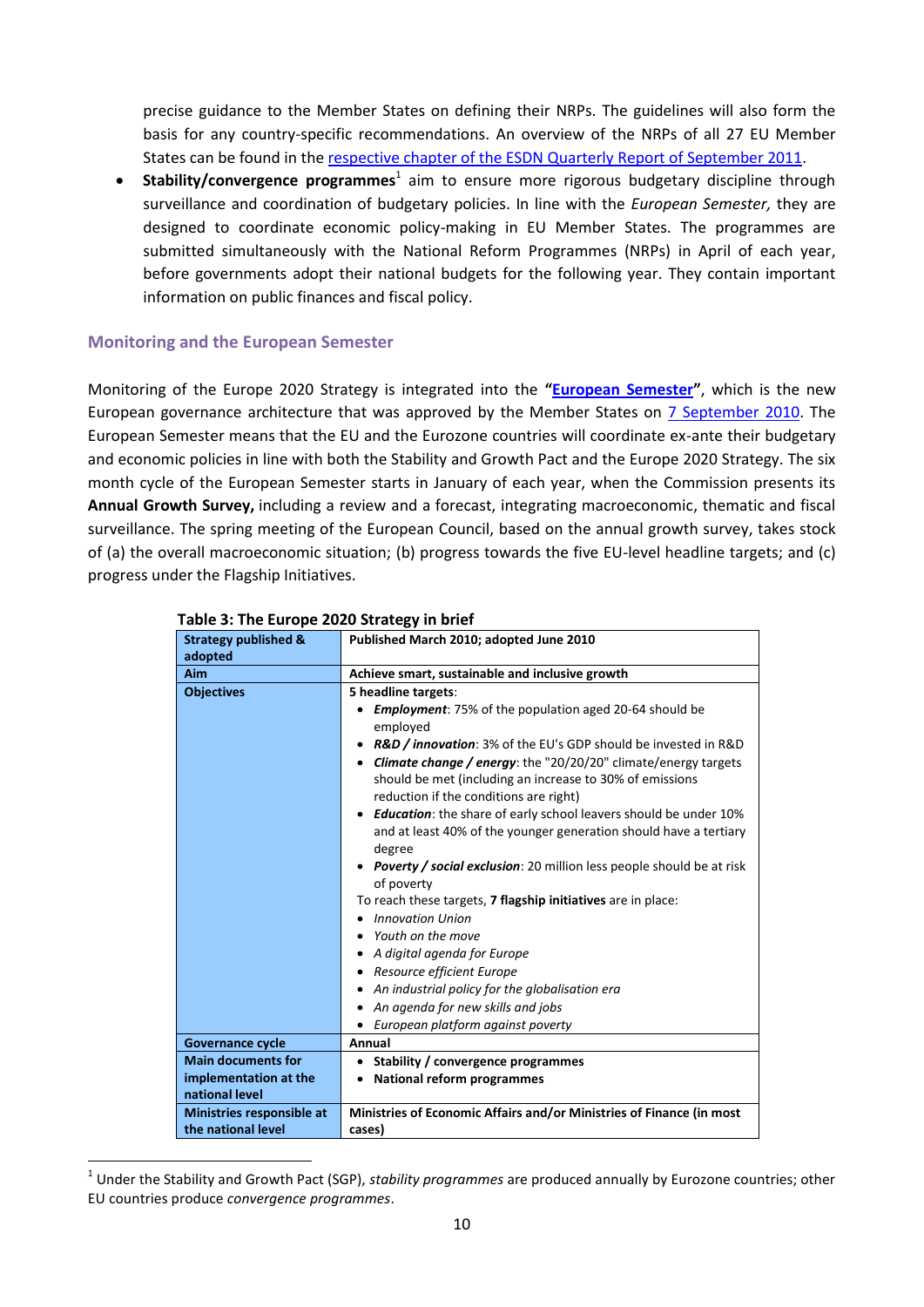More detailed information on both strategies, as well as the recent Roadmap on a resource efficient Europe, can be found in the respective chapter in the [ESDN Quarterly Report September 2011.](http://www.sd-network.eu/?k=quarterly%20reports&report_id=22#qr2)

## <span id="page-10-0"></span>**Comparing Europe 2020 and the EU SDS**

The following table shows a comparison on similarities and differences between the Europe 2020 Strategy and the EU SDS:

|                                               | Europe 2020                                                                                                                                                                                                                                                                                                                                                                                                                                                                                                                                                                                                                  | <b>EU SDS</b>                                                                                                                                                                                                                                                                                                                                                                                                                                                                                                                                                                                                                                                                               |  |  |
|-----------------------------------------------|------------------------------------------------------------------------------------------------------------------------------------------------------------------------------------------------------------------------------------------------------------------------------------------------------------------------------------------------------------------------------------------------------------------------------------------------------------------------------------------------------------------------------------------------------------------------------------------------------------------------------|---------------------------------------------------------------------------------------------------------------------------------------------------------------------------------------------------------------------------------------------------------------------------------------------------------------------------------------------------------------------------------------------------------------------------------------------------------------------------------------------------------------------------------------------------------------------------------------------------------------------------------------------------------------------------------------------|--|--|
| <b>Main EU strategy</b>                       | Europe 2020 (2010)                                                                                                                                                                                                                                                                                                                                                                                                                                                                                                                                                                                                           | EU SDS (2006)                                                                                                                                                                                                                                                                                                                                                                                                                                                                                                                                                                                                                                                                               |  |  |
| <b>European Council</b><br>discussion         | <b>Spring Council</b>                                                                                                                                                                                                                                                                                                                                                                                                                                                                                                                                                                                                        | December Council                                                                                                                                                                                                                                                                                                                                                                                                                                                                                                                                                                                                                                                                            |  |  |
| Responsible unit<br>at European<br>Commission | Secretariat-General                                                                                                                                                                                                                                                                                                                                                                                                                                                                                                                                                                                                          | Secretariat-General                                                                                                                                                                                                                                                                                                                                                                                                                                                                                                                                                                                                                                                                         |  |  |
| <b>Orientation</b>                            | Aims to develop strategic solution to bring the EU<br>out of the crisis situation and to deliver high levels<br>of employment, productivity and social cohesion. It<br>mainly focuses on economic growth and<br>employment, but includes environmental issues<br>(e.g. climate change, energy, resource efficiency)                                                                                                                                                                                                                                                                                                          | Aims to achieve SD, quality of life and well-being<br>in Europe in the long-term.                                                                                                                                                                                                                                                                                                                                                                                                                                                                                                                                                                                                           |  |  |
| Governance<br><b>Architecture</b>             | The strategy is organised around a thematic<br>approach and more focused country surveillance.<br>More specifically:<br>Thematic approach: deliver headline<br>targets agreed at EU level combining concrete<br>actions at EU and national levels;<br><b>Country reporting:</b> help Member States<br>$\bullet$<br>define and implement exit strategies to restore<br>macroeconomic stability, identify national<br>bottlenecks and return their economies to<br>sustainable growth and public finances.<br>The monitoring of the strategy is integrated into the<br>"European semester" (approved in September<br>$2010$ ). | There are bi-annual progress reports by the<br><b>European Commission that reflect on the</b><br>progress towards the objectives of the EU SDS.<br>The 2007 progress report was based on Member<br>States reports and the Eurostat Monitoring<br>Report; the 2009 progress report was mainly<br>based on the Eurostat Monitoring report and not<br>Member States reporting was undertaken.<br>The coordination with Member States is rather<br>weak: on the one hand, NSDS objectives are not<br>always linked to the EU SDS and, on the other<br>hand, no institutionalised coordination with<br>national SD coordinators - the SDS Coordinators<br>groups has not been called since 2007. |  |  |
| <b>National strategy</b><br>documents         | EU governments must produce two reports each<br>year:<br>• Stability / convergence programmes:<br>submitted before governments adopt their<br>national budgets for the following year;<br>National reform programmes: simultaneously<br>$\bullet$<br>with the stability/convergence programmes,<br>contain the elements necessary for monitoring<br>progress towards the Europe 2020 national<br>targets.                                                                                                                                                                                                                    | National SD Strategies (NSDSs), long-term<br>strategies - weak link to renewed EU SDS (most<br>NSDSs were developed before the EU SDS)                                                                                                                                                                                                                                                                                                                                                                                                                                                                                                                                                      |  |  |
| <b>Objectives</b>                             | The objectives are formulated in 3 priorities:<br>• Smart growth: developing an economy based<br>on knowledge and innovation.<br>Sustainable growth: promoting a more<br>$\bullet$<br>resource efficient, greener and more<br>competitive economy.<br>Inclusive growth: fostering a high-employment<br>$\bullet$<br>economy delivering social and territorial<br>cohesion.                                                                                                                                                                                                                                                   | 7 key challenges (2006):<br>Climate change and clean energy<br>Sustainable transport<br>Sustainable production and<br>consumption<br>Conservation and management of<br>٠<br>natural resources<br>Public health<br>Social inclusion, demography and<br>$\bullet$<br>migration<br>Global poverty and SD challenges                                                                                                                                                                                                                                                                                                                                                                            |  |  |

**Table 4: Comparison between the Europe 2020 Strategy and the EU SDS**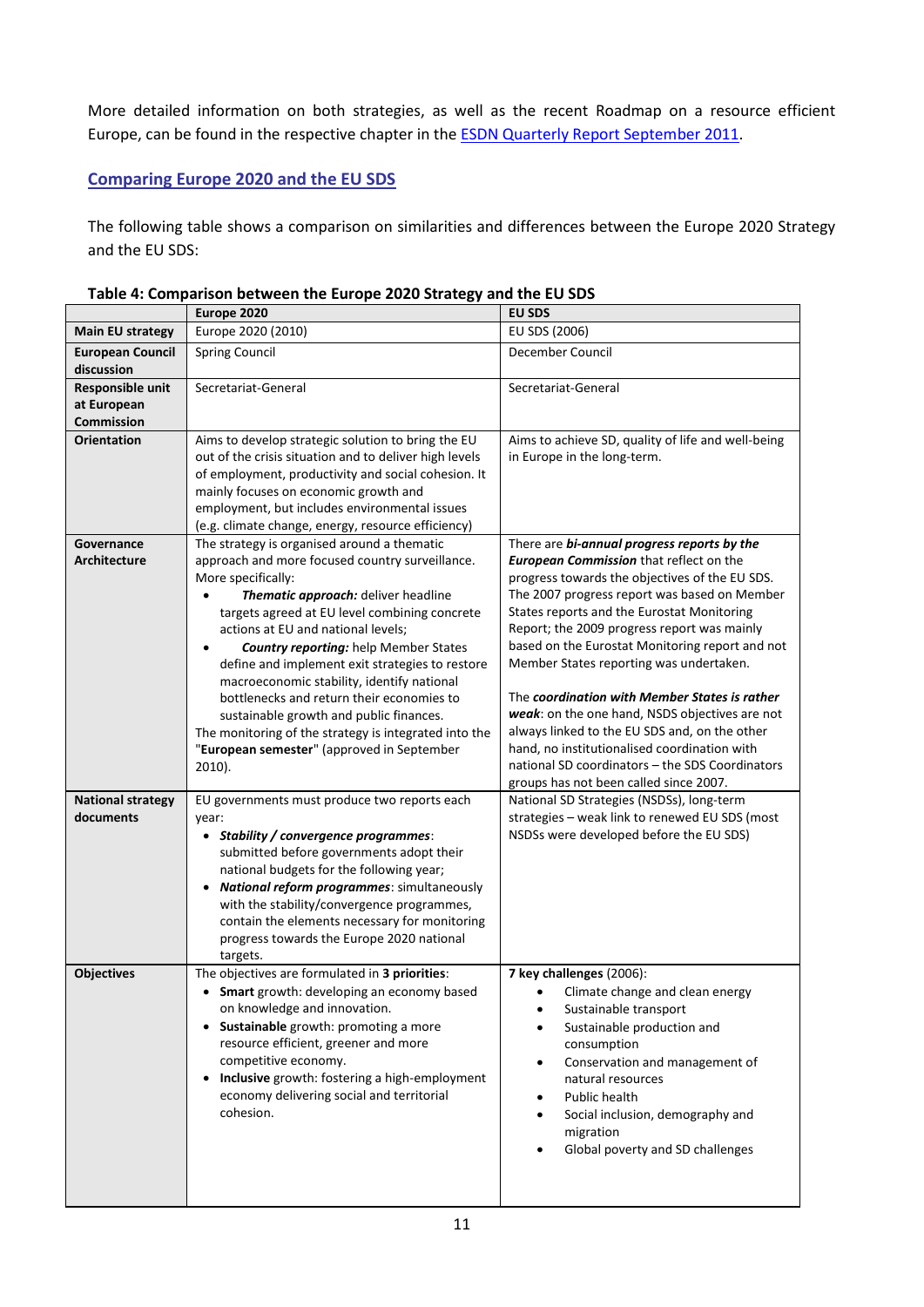|                               | This is then translated in 5 headline targets:                   | 2 cross-cutting policies:                          |
|-------------------------------|------------------------------------------------------------------|----------------------------------------------------|
|                               | • Employment: 75% of the population aged 20-                     | education and training;<br>a.                      |
|                               | 64 should be employed                                            | b.<br>research and development                     |
|                               | • R&D / innovation: 3% of the EU's GDP should                    |                                                    |
|                               | be invested in R&D                                               |                                                    |
|                               | • Climate change / energy: the "20/20/20"                        |                                                    |
|                               | climate/energy targets should be met                             |                                                    |
|                               | (including an increase to 30% of emissions                       |                                                    |
|                               | reduction if the conditions are right)                           |                                                    |
|                               | • Education: the share of early school leavers                   |                                                    |
|                               | should be under 10% and at least 40% of the                      |                                                    |
|                               | younger generation should have a tertiary                        |                                                    |
|                               | degree                                                           |                                                    |
|                               | • Poverty / social exclusion: 20 million less                    |                                                    |
|                               | people should be at risk of poverty                              |                                                    |
|                               | To reach these goals, 7 flagship initiatives are in              |                                                    |
|                               | place:                                                           |                                                    |
|                               | • Innovation Union                                               |                                                    |
|                               | Youth on the move                                                |                                                    |
|                               | • A digital agenda for Europe                                    |                                                    |
|                               | • Resource efficient Europe                                      |                                                    |
|                               | • An industrial policy for the globalisation era                 |                                                    |
|                               | • An agenda for new skills and jobs                              |                                                    |
|                               | • European platform against poverty                              |                                                    |
| <b>Horizontal policy</b>      | Focuses mainly on economic growth and                            | Aims to balance economic, social and               |
| integration                   | employment trajectories and policies. SD issues are              | environmental objectives, with an emphasis on      |
|                               | integrated in the strategy.                                      | the latter two. No clarification of relationship   |
|                               |                                                                  | between economic growth and SD.                    |
| <b>Vertical policy</b>        | Top-down genesis: Europe 2020 was adopted first.                 | Bottom-up genesis: most NSDSs preceded the         |
| integration $-$               | <b>NRPs</b> in Member States followed based on the               | renewed EU SDS of 2006; revised NSDSs from         |
| genesis of                    | 'integrated guidelines' that give a clear framework              | 2006 onwards will be brought in line with EU SDS   |
| process                       | for the national level for the implementation of<br>Europe 2020. | objectives.                                        |
| Coordination                  | Each year, in June, the Commission assesses the                  | Group of Member States coordinators (SDS           |
| between EU &                  | Stability (or Convergence) Programmes and the                    | Coordinators Group) chaired by Secretariat-        |
| member States                 | National Reform Programmes providing country-                    | General met only twice in 2007. No                 |
|                               | specific recommendations as appropriate, which                   | institutionalised or structured coordination since |
|                               | are then discussed and formally adopted by the                   | then.                                              |
|                               | Council at the end of June or in early July.                     |                                                    |
| Governance cycle              | 1 year                                                           | 2 years                                            |
| <b>Monitoring</b>             | <b>Europe 2020 Indicator Set</b>                                 | <b>EU SDS Indicators Set</b>                       |
| Progress                      | Annual                                                           | Bi-annual                                          |
| reporting period<br>on EU and |                                                                  |                                                    |
| <b>Member States</b>          |                                                                  |                                                    |
| level                         |                                                                  |                                                    |
| Responsible                   | Ministry of Economic Affairs and Finance                         | Ministry of Environment                            |
| ministry at the               |                                                                  |                                                    |
| national level                |                                                                  |                                                    |
| (most often)                  |                                                                  |                                                    |
| Update/review of              | Annual Growth Survey - Annex I "Progress Report                  | 2009 (review) & 2011 (possibly comprehensive       |
| strategy                      | on Europe 2020                                                   | review)                                            |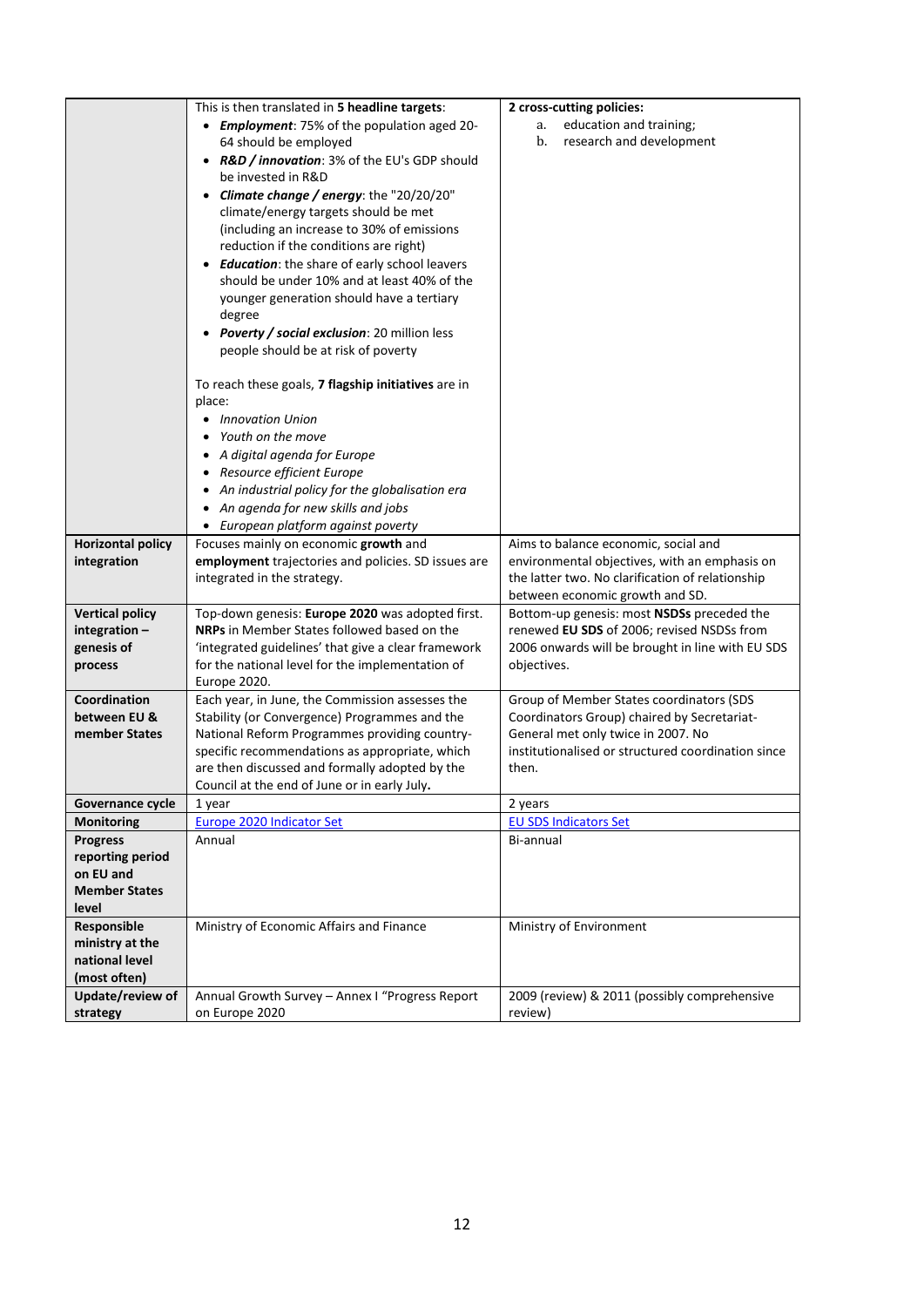## <span id="page-12-0"></span>**Cross-check of EU SDS objectives with Europe 2020 Flagship Initiatives**

Based on the analysis of the 7 Flagship Initiatives of Europe 2020, we developed a table that shows how the Flagship Initiatives include the key challenges of the EU SDS and thus take up SD issues. It is important to note that this exploration does *not claim to be exhaustive but is only a first step of a more thorough analysis* that is needed and can only be undertaken when all the 'roadmaps', policies and actions that operationalize the objectives the Europe 2020 Strategy will be published.

Starting from a breakdown of the EU SDS key challenges, we checked if the respective Flagship Initiative mentioned them. More specifically, since each EU SDS key challenge is compounded by several 'operational objectives', we tried to understand if and how many of these were mentioned in the documents of the Flagship Initiatives:

- when *less than 25%* of operational objectives of a key challenge were mentioned in a Flagship Initiative, we marked the cell of the respective Flagship Initiative with one tick (**√**);
- if *between 25% and 75%*, of operational objectives were included, we assigned two ticks (**√√**);
- if *over 75%* of operational objectives were stated in a Flagship Initiative, then we assigned three ticks (**√√√**);
- when no mentions of operational objectives were found in a Flagship Initiative, the table shows a **red cell** signifying that the particular key challenge is not covered at all by the respective Europe 2020 flagship initiative.

| Cross check of EU SDS objectives with<br>Europe 2020              | A digital<br>agenda for<br><b>Europe</b> | Innovati<br>on Union | Youth on<br>the<br><b>Move</b> | A<br><b>Resource</b><br>-Efficient<br><b>Europe</b> | An Integrated<br><b>Industrial</b><br>Policy for the<br>Globalisation<br>Era | An Agenda<br>for new<br>skills and<br>jobs | The European<br><b>Platform</b><br>against Poverty<br>and Social<br><b>Exclusion</b> |
|-------------------------------------------------------------------|------------------------------------------|----------------------|--------------------------------|-----------------------------------------------------|------------------------------------------------------------------------------|--------------------------------------------|--------------------------------------------------------------------------------------|
| <b>Climate Change and clean energy</b>                            | VV                                       | VV                   |                                | <b>VVV</b>                                          | VVV                                                                          |                                            |                                                                                      |
| <b>Sustainable transport</b>                                      | VV                                       | VV                   |                                | ٧V                                                  | VV                                                                           |                                            |                                                                                      |
| <b>Sustainable consumption and production</b>                     | V                                        | V                    |                                | <b>VVV</b>                                          | ٧V                                                                           |                                            |                                                                                      |
| <b>Conservation and management of natural</b><br>resources        |                                          | $\sqrt{V}$           |                                | <b>VVV</b>                                          | VV                                                                           |                                            |                                                                                      |
| <b>Public Health</b>                                              | $\sqrt{V}$                               | $\sqrt{V}$           |                                |                                                     |                                                                              | $\mathbf v$                                | $\sqrt{V}$                                                                           |
| Social inclusion, demography and<br>migration                     | VV                                       | VV                   | $\sqrt{V}$                     |                                                     |                                                                              | <b>VVV</b>                                 | VVV                                                                                  |
| <b>Global poverty &amp; sustainable</b><br>development challenges |                                          |                      |                                | $\sqrt{V}$                                          |                                                                              |                                            | $\sqrt{V}$                                                                           |

## **Table 5: Cross check of EU SDS objectives with Europe 2020 Flagship Initiatives**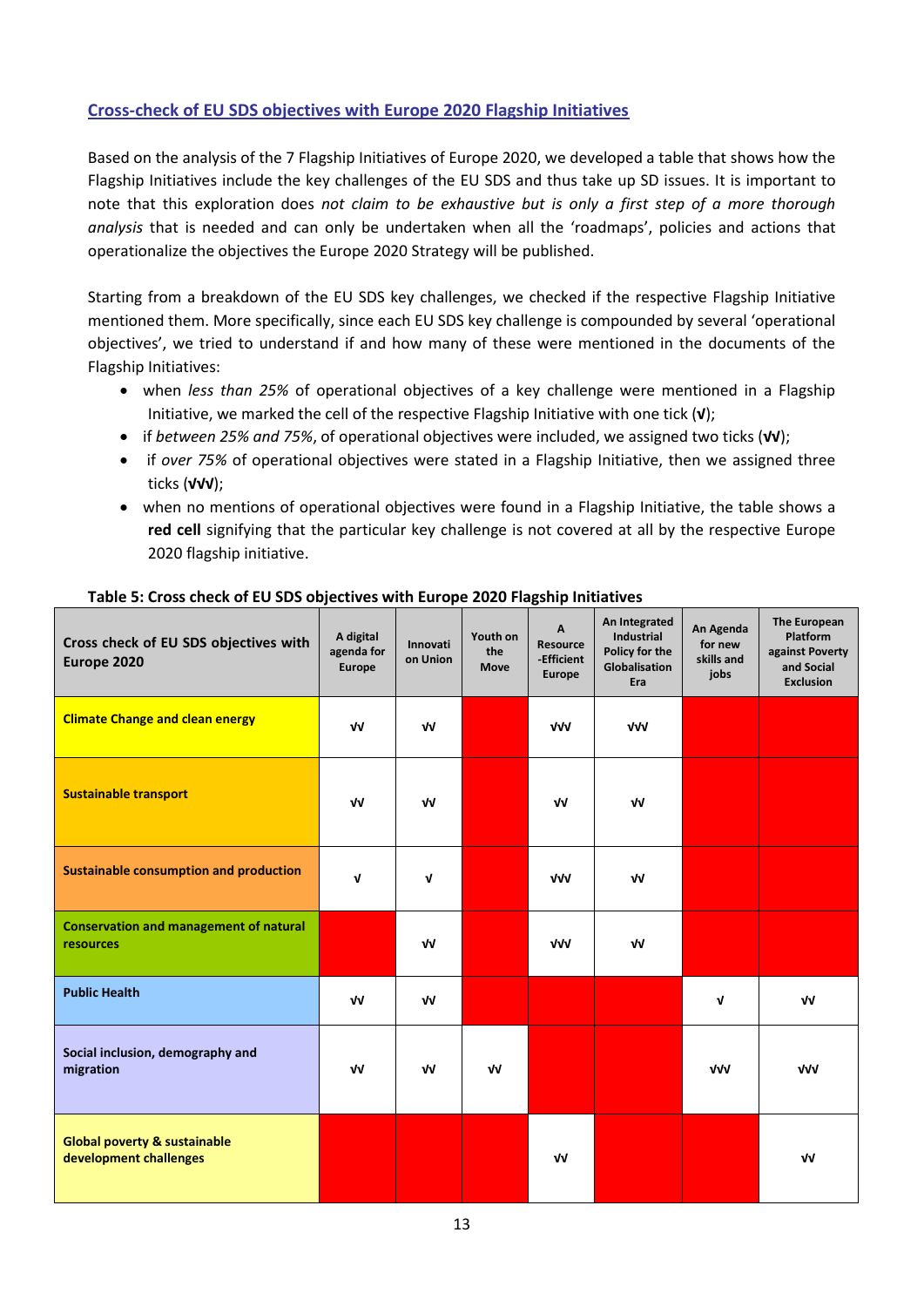As can be seen in the table above, looking at the Europe 2020 Flagship Initiatives as an overarching framework might suggest that almost all EU SDS key challenges seem to be somehow included, with the notable exception of "global poverty & SD challenges" (which is not addressed in 5 of the 7 Flagship Initiatives). However, it is not so straightforward as to discuss the **quality of this inclusion**: Firstly, **a good number of operational objectives are very poorly addressed**. In the documents of the Europe 2020 Flagship Initiatives, these are mentioned only in one Flagship Initiative. For example, under the key challenge *Sustainable Transport,* the operational objective "Achieving a balanced shift towards environment friendly transport modes to bring about a sustainable transport and mobility system" is mentioned only in the Flagship Initiative *A resource efficient Europe*. Secondly, **some other operational objectives are not addressed at all in the flagship initiatives**. Only the first EU SDS key challenge - *Climate Change and clean energy* - seems to be comprehensively addressed by Europe 2020's Flagship Initiatives.

For a more detailed analysis of how the Flagship Initiatives include EU SDS key challenges, please go to the respective chapter in th[e ESDN Quarterly Report September 2011.](http://www.sd-network.eu/?k=quarterly%20reports&report_id=22#qr24)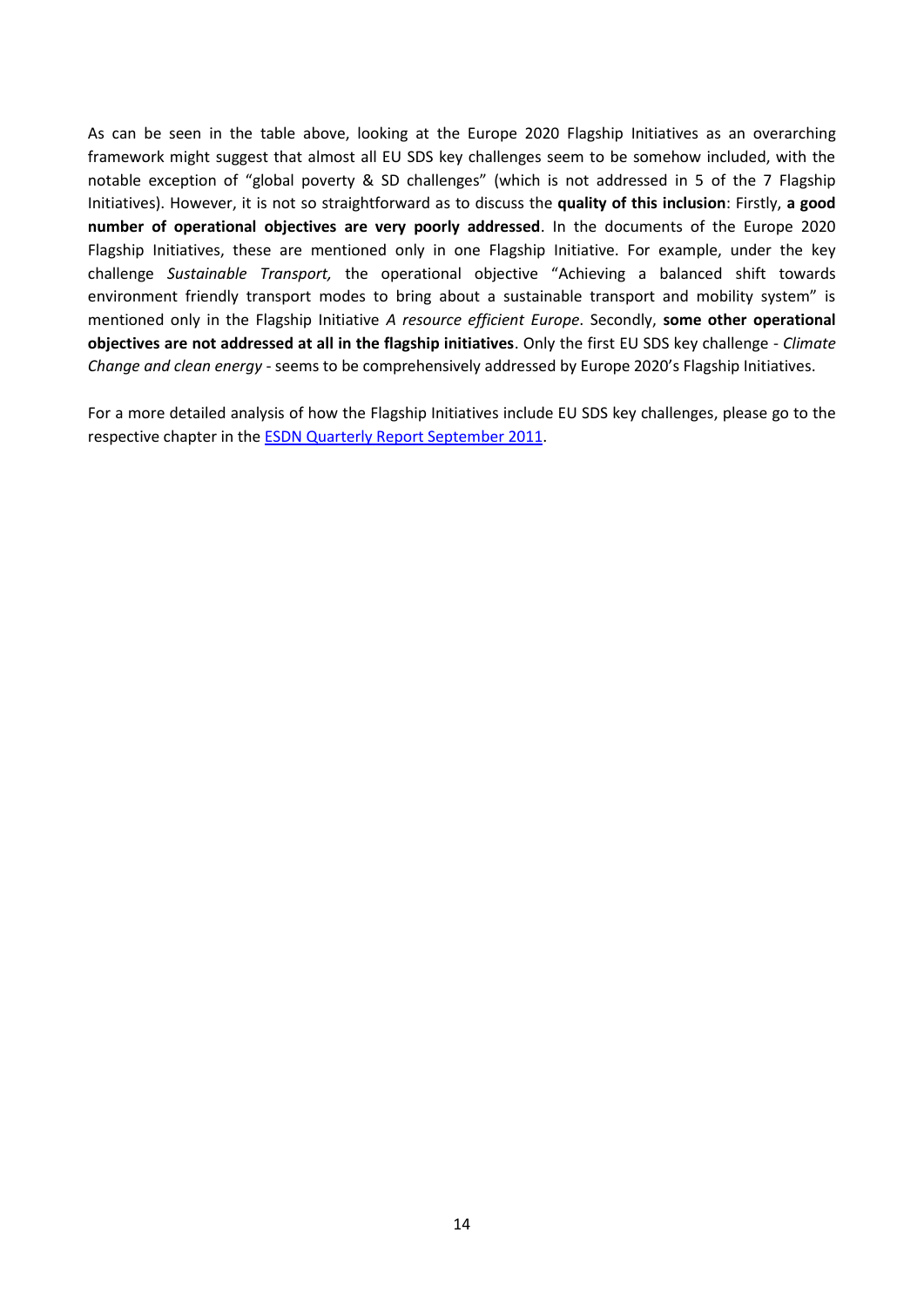## **Preparation for Rio+20**

<span id="page-14-0"></span>In 2012, the UN Conference on Sustainable Development (UNCSD) will be hosted again in Rio de Janeiro, 20 years after the first Earth Summit in 1992. The conference, commonly referred to as 'Rio+20', will have **three objectives**:

- 1. to secure renewed political commitment for SD,
- 2. to assess the progress to date and the remaining gaps in the implementation of the outcomes of the major summits on SD, and
- 3. to address new and emerging challenges

## The Conference will address **two themes**:

- 1. *Green economy* in the context of SD and poverty eradication;
- 2. *Institutional framework for SD*.

## <span id="page-14-1"></span>**Promoting SD governance at the national and sub-national levels**

Recently, the High Level Dialogue on the Institutional Framework for Sustainable Development (IFSD) was held in Solo (Indonesia) on 19-21 July 2011 with the objective of supporting the preparatory process for Rio+20. A key issue addressed by the High [Level Dialogue Discussion Paper](http://www.uncsd2012.org/rio20/content/documents/SOLO%20DISCUSSION%20PAPER_TEXT.pdf) was to **promote SD governance at the national and local levels**. With this objective, several suggestions were offered for discussion. With respect to '*strategies to improve cross-sectoral coordination and coherence in implementation of the sustainable development agenda'*, special attention is given to **NSDSs which are regarded as a good and flexible way to develop a national approach to SD** together with stakeholders, and in so doing, ensuring that not only policy sectors are dealt with effectively but also that a **cross-sectoral integration** is achieved.

Particular appreciation is assigned to the approach suggested by the **European Sustainable Development** [Network \(ESDN\)](http://www.sd-network.eu/?k=basics%20of%20SD%20strategies) with regards to NSDSs. We suggested that NSDSs should be built around 7 key aspects:

- 1. Common vision and strategic objectives;
- 2. High-level commitment;
- 3. Horizontal integration;
- 4. Vertical integration;
- 5. Participation;
- 6. Implementation mechanisms and capacity-building;
- 7. Monitoring, evaluation and strategy renewal.

The High Level Dialogue made several suggestions for the different political levels and institutions to foster SD, such as:

**At the national level:** (i) Effective national environmental governance supports and complements efforts to improve international mechanisms for SD; (ii) effective national environmental governance helps ensure that parties to international environmental agreements actually enjoy the benefits that those agreements are supposed to provide; (iii) effective national environmental governance also helps advance protection of marginalized and poor communities; (iv) sound national governance contributes to a level playing field for businesses operating globally and helps avoid the emergence of pollution havens in places lacking effective environmental governance.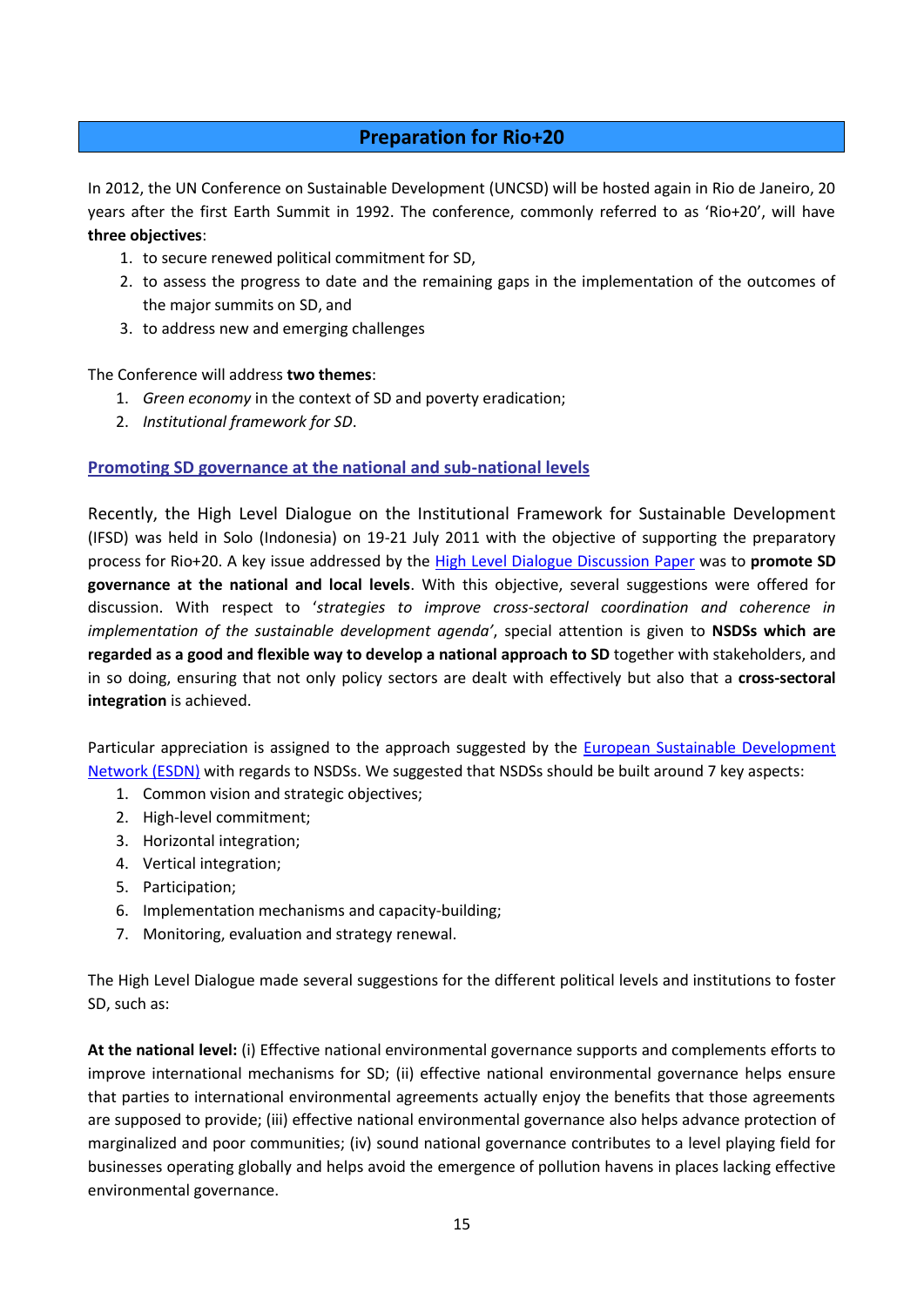**National Sustainable Development Councils:** Over the years, National SD Councils spread around the world and achieved a number of successes for SD:

- they have proven to be a very effective way for governments to consult with stakeholders and sectors of society;
- they have helped to build support for potentially difficult legislation;
- they have also produced important national policies and strategies on sustainable development.

There have also been weaknesses of enabling conditions of NCSDs, e.g. they are easily abolished if not created under a legal mandate as governments or priorities change; they need to be adequately funded and most have not been. The most successful ones have been linked to the Office of the Prime Minister (e.g. Finland and Philippines).

**Green Ministers:** Stemming from the UK experience of the Green Ministers' Committee, which was able to introduce a targeted and coordinated approach to procurement policy and education of officials across government, the High Level Discussion Paper suggests the opportunity "of designating a Green Minister in each government department [in order] to ensure stronger horizontal linkage and accountability".

At the end of the High Level Dialogue, and in order to move the discussion forward the IFSD, the so-called '**[Solo Message](http://www.uncsd2012.org/rio20/content/documents/Chairs%20Summary%20from%20Solo%20meeting.pdf)**' was presented by the Chair with the aim of focusing the attention on the following important needs:

- 1. to renew *political commitment* for sustainable development, with high attention on its *implementation*;
- 2. to ensure that the economic, social and environmental pillars work together with each pillar *integrating the goals* of the two other pillars;
- 3. to enhance the *integration* of sustainable development at the international level;
- 4. to increase *integrated support* for national strategies at the national level;
- 5. to strengthen *UNEP*;
- 6. to review, *support and strengthen sustainable development governance* at the local, national and regional level;
- 7. to provide *adequate and additional financing* in order to enable implementation, capacity building and technology transfer.

## <span id="page-15-0"></span>**EU preparation for Rio+20**

In preparation of Rio+20 Conference, the European Commission published a [Communication](http://eur-lex.europa.eu/LexUriServ/LexUriServ.do?uri=COM:2011:0363:FIN:EN:PDF) to put forward the position of the European Union (European Commission, 2011). In this document, the Commission supports the objectives of the Rio+20 Conference to start an accelerated and profound, world-wide transition towards a Green Economy and to launch the needed reform of international SD governance.

While agreeing with the need to **strengthen SD governance**, the European Commission clearly backs the points raised by the Solo Message presented above. With a view on the European situation, the communication briefly presents the initiatives undertaken for SD in the EU over the last years, also by referring to the EU SDS. Special attention is given to the Europe 2020 Strategy, presented as the key policy development in this regard, with the aims to:

- transform the EU into a knowledge-based, resource efficient and low-carbon economy;
- provide a sustainable response to the challenges facing the EU up to 2050;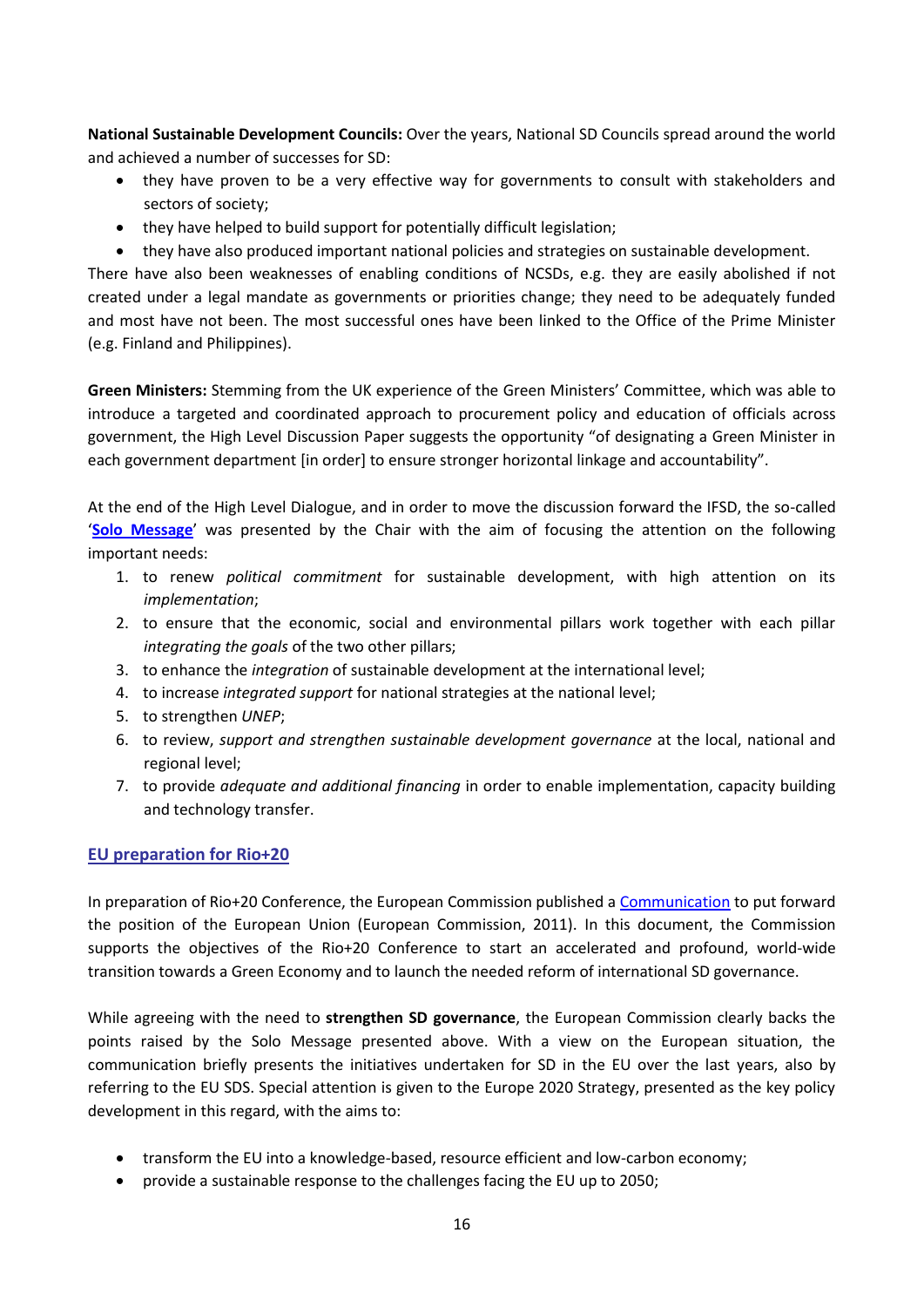mainstream and reinforce the role of sustainability in policy development.

The importance of the Europe 2020 strategy is therefore highlighted by the following paragraph:

*"Rio+20 will be a defining moment for sustainable development, both in the EU and globally. Its outcome will inspire the EU's strategy and actions for sustainable development, and in particular help further shape the EU Europe 2020 strategy as an effective tool for delivering on sustainable development."* (European Commission, 2011, p.4)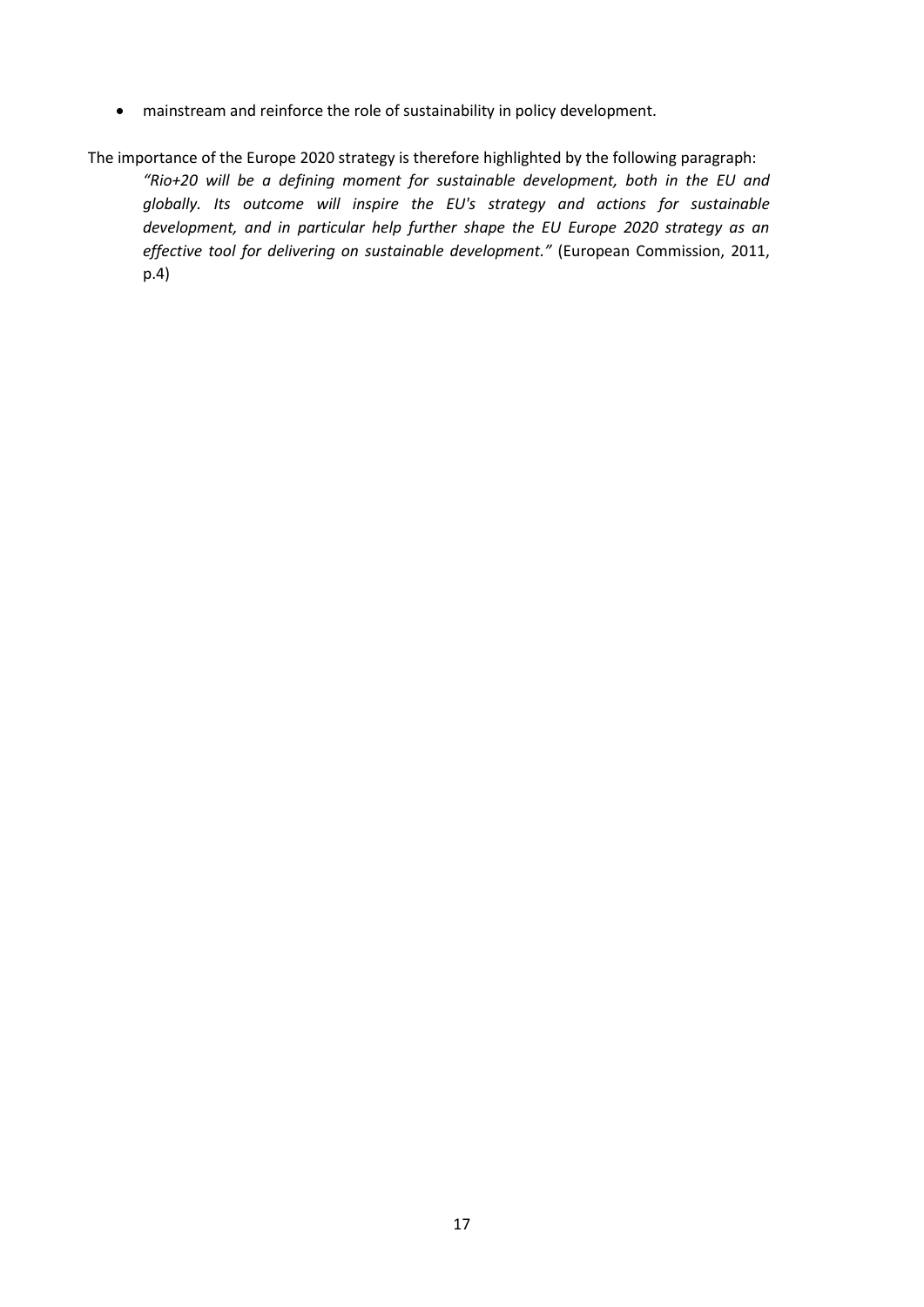## **Survey on SD policy & governance in Europe**

<span id="page-17-0"></span>As part of the preparation for the  $7<sup>th</sup>$  ESDN Workshop, the ESDN Office undertook a survey among national SD policy-makers from 34 countries. We distributed an email questionnaire with 5 questions to the SD policy-makers who were asked to answer by replying to the email. We posed the following questions:

- 1. What would you identify as the most successful initiative(s) and as the biggest challenge(s) for SD governance in your country?
- 2. Which strengths and weaknesses do you identify in SD governance at EU level? Which consequences do they have for SD strategies at European and at national level?
- 3. Which are possible options for optimising the SD governance at EU level? And which national initiatives could be part of such optimising strategies/instruments?
- 4. How would you define the relationship between National Reform Program (NRP) and National Strategy for Sustainable Development (NSDS) implementation in you country (linkages, collaboration, objectives, etc.)?
- 5. What are the most important "new emerging issues" that pose strong political challenges in your country and that are related to SD (e.g. fiscal consolidation, demographic changes, etc)?

The survey took place from mid-September to mid-October 2011 and we received **written answers from representatives of 9 countries**, namely Belgium, Denmark, Estonia, Finland, France, Germany, Latvia, Spain and Switzerland.

#### <span id="page-17-1"></span>**Survey results**

In the following section, we present the results of the survey among national SD policy-makers:

## <span id="page-17-2"></span>**The most successful initiative(s) and the biggest challenge(s) for SD governance in Europe**

In the majority of the answers, **high-level political commitment** towards SD is considered as the most important factor for an SD strategy to be successful. **Leadership, institutionalisation and steering** are also seen as necessary for the successful implementation of an NSDS as part of the support from the highest political level. In Switzerland, for example, the NSDS since 2009 is an official sub-strategy of the government programme and is regularly reviewed in parallel with Switzerland's four-year government cycle. Ensuring this kind of commitment is, therefore, one of the biggest challenges of SD governance for most countries.

In addition, it is crucial to support this commitment in terms of human resources for consultation procedures and especially with respect to the necessary **capacity building** at different levels of the administration. Furthermore, the NSDSs should not be considered just as documents: the best results are reached when clear, binding and measureable goals and targets are followed by concrete policy actions.

An interesting success in SD governance has occurred in France: since the establishment of the 'Grenelle of Environment' Roundtable in 2007, the so-called **"5-way governance"** ("gouvernance à 5") – involving representatives of 5 stakeholder groups, i.e. employers, trade unions, NGOs, local authorities and the national level – has been used for the definition and follow-up of SD public policies and the French preparation for the Rio+20 Conference.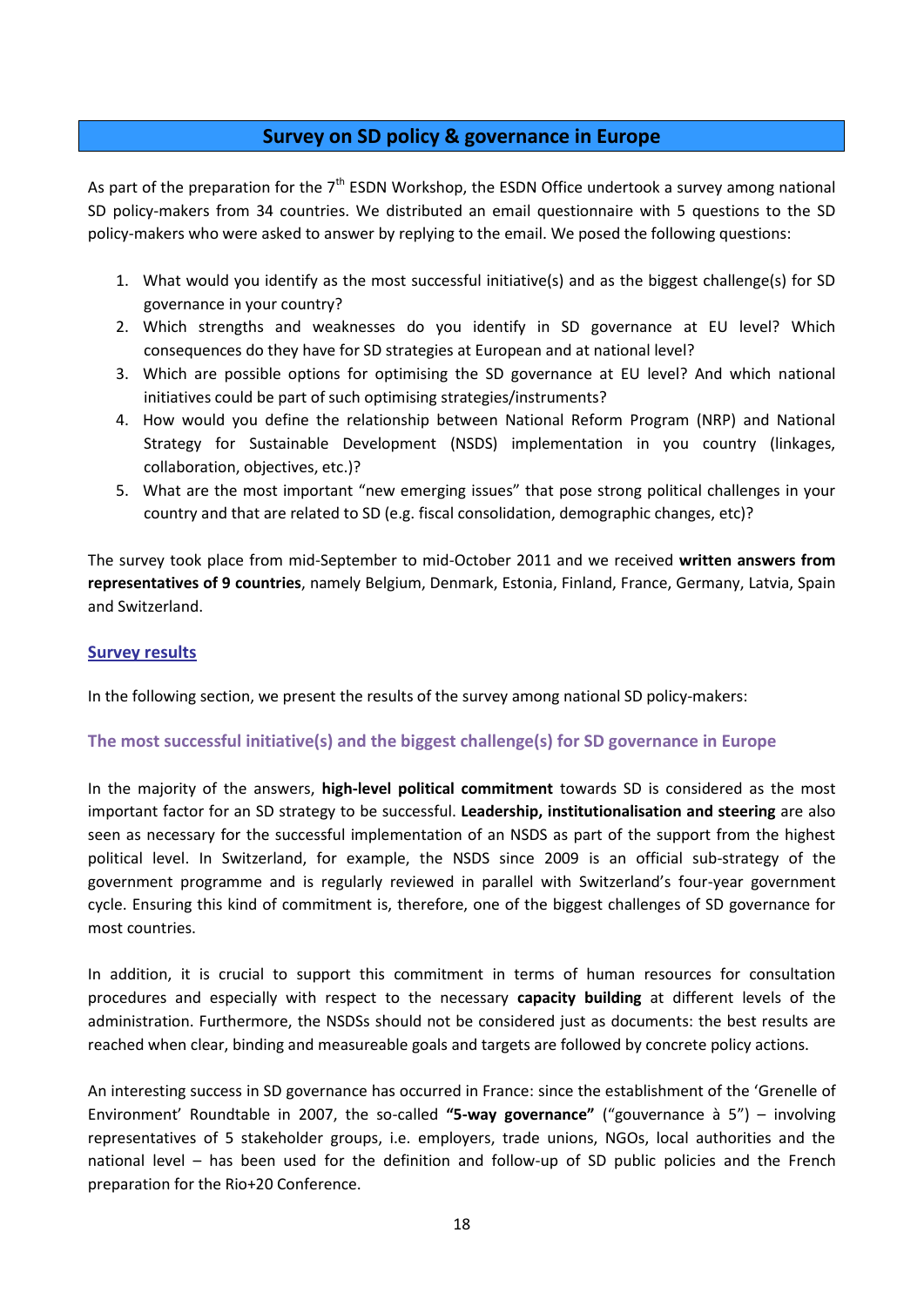In addtion, **horizontal integration** across sectoral institutions and **vertical integration** between different levels of governments are considered of great importance. However, it is also the case that horizontal and vertical integration are considered particularly challenging, especially for those countries that have a federal political system in place, such as Belgium or Germany. France also experienced some challenges in terms of inter-ministerial coordination: although the coordination is led by the General Commissioner for SD, the preference of short- term over long-term objectives inside each ministry can prevent comprehensive horizontal integration of SD in public policies. Another challenge, as experienced in Spain, is to establish **effective and binding ex-ante sustainability assessment procedures** of any policy measure at the national, regional and local level.

The establishment of **institutional bodies** such as the Finnish National Commission on Sustainable Development or the Forum for Sustainable Development in Switzerland are good examples of successful institutionalisation processes in the field of SD governance, especially when continuity of their activities and, again, political commitment is ensured.

## <span id="page-18-0"></span>**Strength and weaknesses of SD governance at the EU level and consequences for the national level**

In general, our survey shows that the **EU SDS** played a key role in setting out a **common vision and strategic objectives for the European Union**. Moreover, the EU SDS was an **important and inspiring example for the SD strategies at the national level**, especially in terms of developing indicators and monitoring systems. However, there was also the argument that the initiatives to develop the renewed EU SDS of 2006 and the work of several Friends of Presidency Groups were driven by the Member States rather than the European Commission.

It is interesting to note how most of the answers we received stress the necessity and importance of a **revision** – if not **a new version** - **of the EU SDS**. In fact, having an unrevised and not updated EU SDS is seen as a challenge for ensuring political commitment at the national, regional and local level. Accordingly, in order to stay relevant in a rapidly changing environment, the EU SDS needs to evolve as well. A decision on when to launch a comprehensive review of the EU-SDS needs to be taken before the end of 2011. Delaying this necessary exercise would considerably weaken SD governance at EU level and send a wrong signal to the EU Member States (and the rest of the world) about the EU's political commitment for sustainable development.

Strong weaknesses are, therefore, related to the fact that **SD governance is not among the political priorities at the EU level**. As one SD policy-maker argued, *"at the EU level, SD governance lost its main pillar because of a lack of real weight of the EU SDS."* Another policy-maker said that *"there is a lack of leadership in the European Commission on SD issues and the Member States are left alone with their NSDS processes without European momentum"*.

Furthermore, the **Europe 2020 Strategy** has gained major attention recently and, at the same time, the importance of the EU SDS has been diminished. Consequently, it seems that the current crises (i.e. economic, financial, etc.) are met only with short-term strategies and, most important, the "*external and inter-generational dimensions of the EU policy strategies are put aside*". Moreover, one SD policy-maker pointed out that *"the ECOFIN Council is the one in charge of the Europe 2020 governance process, with the*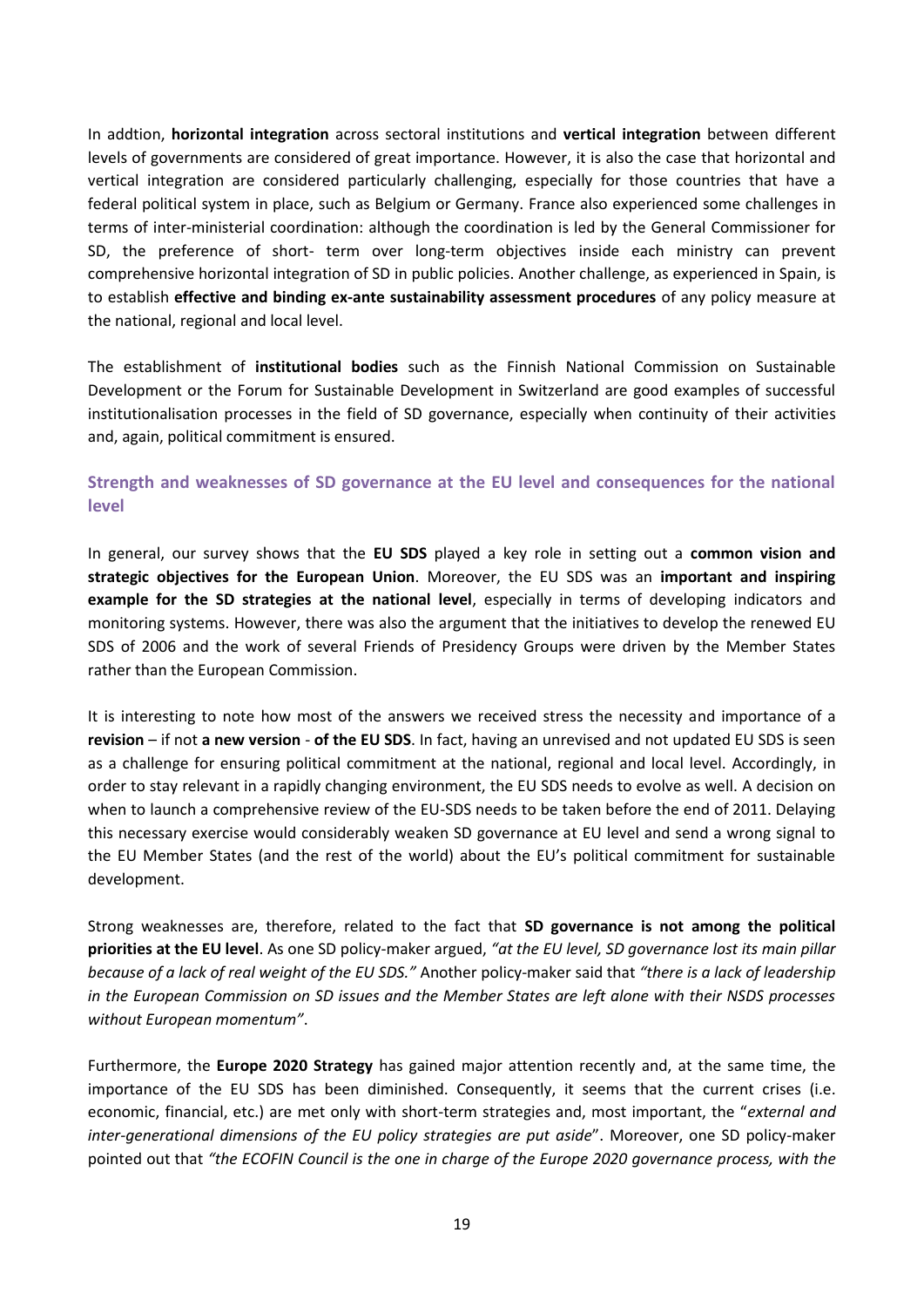*Environmental Council only having an observer status – this de facto puts the priorities of Europe 2020 on growth and financial issues"*.

The respondents to the survey also point to another weakness that relates to the fact that "*SD governance remains too much rooted within the environmental pillar, with too little interaction with the Council formations dealing with the social and economic pillars of socio-economic development"*. A lack of mechanisms for coordinating, monitoring, developing and implementing SD between EU bodies and between EU and Member States are identified as major weaknesses that need to be overcome.

## <span id="page-19-0"></span>**Options for optimizing the SD governance in Europe**

Several options are suggested in the direction of optimising SD governance at EU level. Once again, a big role is foreseen for a necessary and imminent **review of the EU SDS**: in particular, it should be done before the Rio+20 conference "*where the political discussions on the SD goals should create an opportunity also for the EU to start a dialogue between the Commission and Member States*", as one SD policy-maker argued, to strengthen SD governance at EU level and the Member State level. Nevertheless, a major challenge for SD governance would be to communicate the **added value** of a revised EU SDS and to make it more visible and clear. In these efforts, SecGen's role should be reinforced and National SD Councils, or similar entities, should revitalise their activities. However, some SD policy-makers are rather doubtful as regards the steering of SD governance by the European Commission: no new drive from the European Commission is expected to foster SD governance*, "because they are mainly concerned with the financial problems in the Member States and the Euro situation"*, as one respondent argued.

Some respondents put forward the **possibility of integrating the EU SDS into the Europe 2020 Strategy**, mainly because of "*making the EU SDS goals more politically binding*", as one policy-maker put it. In the same direction goes the idea of an alignment of the SD agenda towards the current political situation in the EU where the financial crisis is still present. In this case, a suggestion would be to "*encompass the Green Economy/Green Growth agenda in the broader SD context without compromising on the central principles of SD and contributing to the EU policy framework by having a longer time-span perspective*". However, it should be kept in mind that the EU still requires a commonly shared vision for SD and high-level political commitment for its implementation.

One SD policy-makers suggested a **stronger role of the ESDN in optimising SD governance in Europe**. He argued that the ESDN, which is a best-practice exchange arena and which organises conferences and workshops every year, could evolve, even informally, into a network of coordination and/or of monitoring progress towards SD in general or towards the EU SDS objectives in particular. To achieve this, the European Commission could give mandate to the ESDN to publish every year an informal progress report (based on the Eurostat report and experiences in the Member States) and to discuss progress in the Member States.

#### <span id="page-19-1"></span>**The relationship between NRPs and NSDSs**

In terms of NRPs and NSDSs, all respondents share the same experiences at the moment: there is the strong impression that **very limited and unclear formal linkages** exist between the National Reform Programs (NRPs) and National Strategies for Sustainable Development (NSDSs). However, and this may explain the weak linkage, no relationships on concrete objectives and targets are recognised between the two types of strategy documents. One SD policy-maker pointed out that NSDS processes are mostly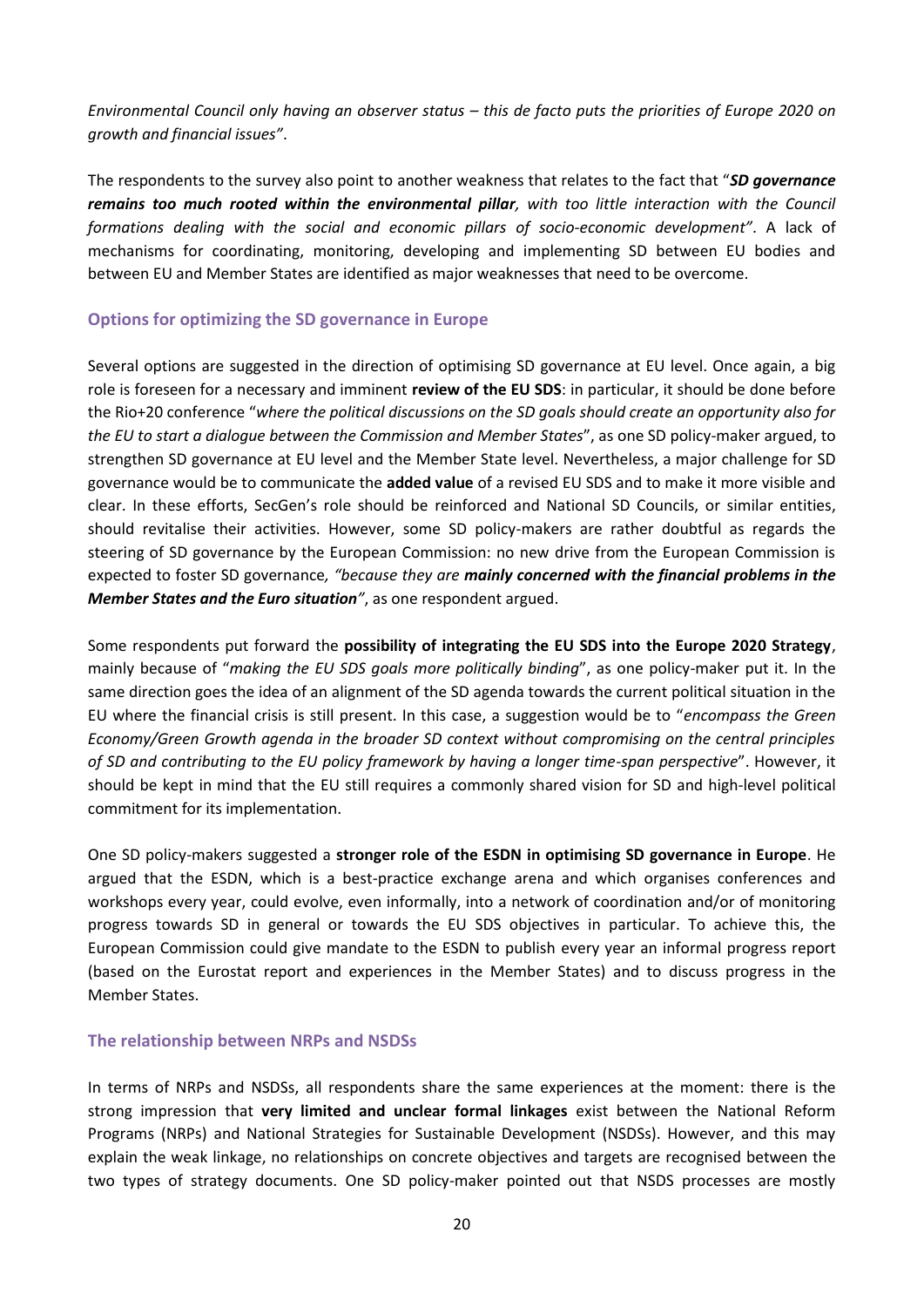regarded as voluntary bottom-up processes, involving different stakeholder groups, while the NRP processes are largely top-down and stem from political decisions at the EU level. Generally, the more prominent role of NRPs, compared to NSDSs, is clearly seen in the main objective of NRPs to achieve economic growth at the EU and Member States level.

## <span id="page-20-0"></span>**Important current policy issues in the context of SD**

We now list few examples of **pressing current policy issues related to SD** from our survey that seem particularly interesting for further discussions and that pose strong political challenges among European countries. **The SD community will need to find answers to them and/or needs to include them in strategic effort to achieve SD.** From our survey we can see converging opinions on the following issues:

| <b>Fiscal consolidation</b>                                                |
|----------------------------------------------------------------------------|
| <b>Reducing unemployment</b>                                               |
| Ensuring security of supply of essential resources and resource efficiency |
| Demographic changes (i.e. ageing population)                               |
| <b>Energy security and policy</b>                                          |

Other important policy issues in the context of SD mentioned are:

| Clear pathway towards decoupling of economic     | Need of breakthrough for a Green Economy          |  |  |
|--------------------------------------------------|---------------------------------------------------|--|--|
| growth from resource use                         |                                                   |  |  |
| Need for educational reforms                     | Structural change in the economy                  |  |  |
| Financial crisis, roles of banks and speculation | Social and income divide                          |  |  |
| Reform of social security systems                | Expertise driven policy                           |  |  |
| Phasing out of harmful subsidies                 | Acceleration of social and political processes    |  |  |
| Democracy in times of globalisation              | Media dominance                                   |  |  |
| <b>Growing Euro-scepticism</b>                   | Spatial planning and urban sprawl                 |  |  |
| Questioning dominant economic model based on     | Need for decisions with far-reaching implications |  |  |
| growth                                           | (i.e. time, space, substance)                     |  |  |

A more detailed analysis of the experiences of European countries with NSDS strategies and their implementation can be found in the respective chapter of the [ESDN Quarterly Report](http://www.sd-network.eu/?k=quarterly%20reports&report_id=22#qr41)  [September 2011.](http://www.sd-network.eu/?k=quarterly%20reports&report_id=22#qr41)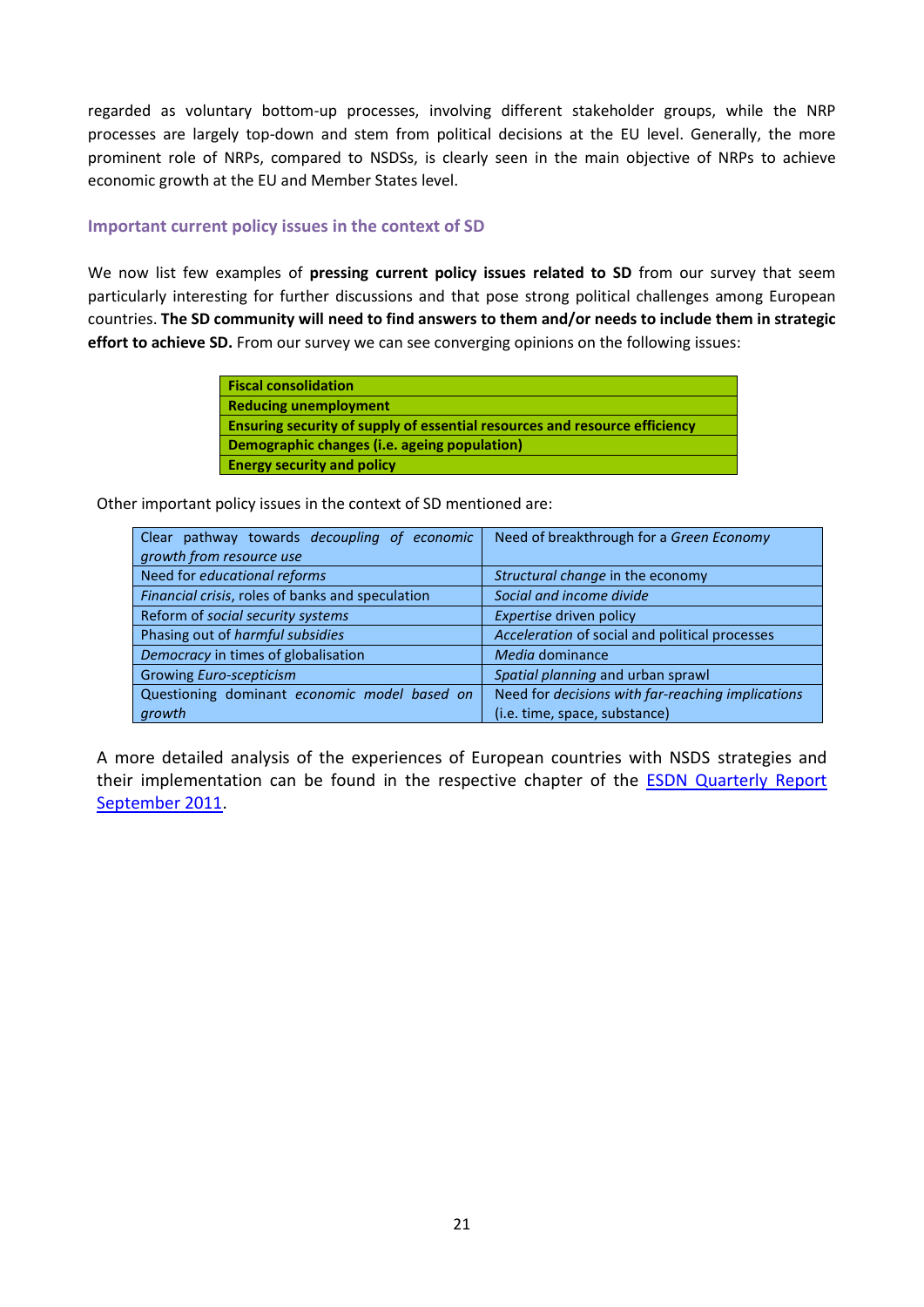## **Discussions and interactive formats**

<span id="page-21-0"></span>There will be different formats for the exchange of information and for in-depth discussions during the workshop which we outline below.

## <span id="page-21-1"></span>**Panel discussion in Session 1**

Instead of a keynote presentation, Session 1 will have two panel discussions on "SD policy & governance in Europe in the context of EU policy strategies" – one is on the stakeholder perspective, the other one on the political perspective. Each panel discussion will have the following format:

- Short, 5-minute statement by each panellist on: (a) the current state of SD governance in Europe, (b) the importance of the EU SDS in SD governance, (c) the importance of other policy strategies for SD (Europe 2020, Resource-efficient Europe Flagship Initiative, etc.), and (d) requirements for the future of SD governance in Europe.
- This is followed by a discussion amongst the panellists with additional questions from the moderators and the workshop participants.

In-between the two panel discussions, there will be a buzz session during which the workshop participants can discuss amongst each other on their tables and formulate questions to the panellists.

## <span id="page-21-2"></span>**Overview of specific national experiences with SD policy & governance in Session 2**

The one-hour session on national experiences with SD policy & governance will be loosely based on the World Café interactive format. In total, there will be four "country islands" (Belgium, Finland, France and Germany). The one-hour session will be split into two 30-minute slots which means that each participant can visit two countries. Each 30-minute slot will have the following structure.

- There will be a short presentation (10 min.) by the country representatives on (a) the success factors of SD governance, (b) major challenges lying ahead, and (c) what, from the experiences in the respective country, could be applied at the EU level or in the other Member States.
- The participants are then invited to ask questions and reflect on their own experiences (10 min.)
- The rest of the time (10 minutes), the country representatives and the participants discuss on the basis of their experiences – which elements of SD governance could be transferred to the EU level and/or could be applied in most EU Member States. Interesting processes, topics, etc. will be documented on the flip chart.

After 30 minutes, the participants can choose the second "country island". The second round will also include a reflection at each "country island" about what has been discussed in round one. The ideas and suggestions developed during this interactive World Café will be presented and further discussed at the following plenary discussion which closes day 1 of the workshop.

#### <span id="page-21-3"></span>**Parallel discussion groups in Session 3**

On the basis of the inputs from day 1, the ESDN Steering Group and Office will provide an overview on possible scenarios for SD policy & governance. The participants in the parallel discussion groups are invited to reflect upon these scenarios and discuss necessary governance mechanisms and tools for these scenarios. The results of the parallel discussion groups will then be presented and reflected upon in the plenary discussion that closes the workshop.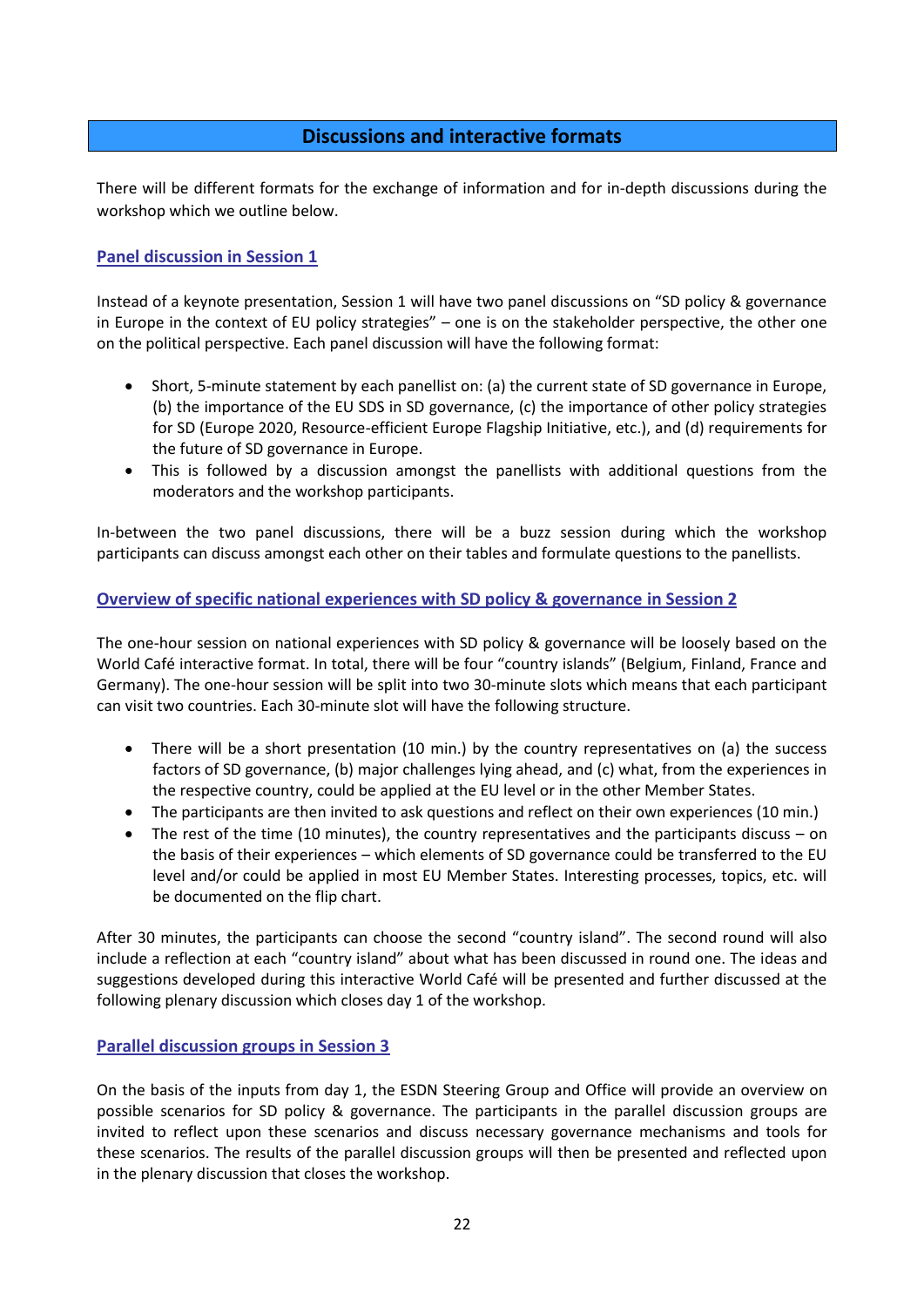## **References**

<span id="page-22-0"></span>Baker, S. (2009) *In Pursuit of Sustainable Development: A Governance Perspective*, Paper presented at the 8<sup>th</sup> International Conference of the European Society for Ecological Economics (ESEE), Ljubljana, Slovenia, 29 June – 2 July 2009, [http://www.esee2009.si/papers/Baker%20-](http://www.esee2009.si/papers/Baker%20-%20In%20Pursuit%20of%20Sustainable.pdf) [%20In%20Pursuit%20of%20Sustainable.pdf](http://www.esee2009.si/papers/Baker%20-%20In%20Pursuit%20of%20Sustainable.pdf) 

Berger, G. (2009) *Governance for Sustainable Development: Concepts, principles and challenges*, Paper presented at the Eurofound Expert Meeting: Industrial Relations and Sustainability, Brussels, December 3, 2009

Berger, G. & Steurer, R. (2009) *Horizontal Policy Integration and Sustainable Development: Conceptual remarks and governance examples*, ESDN Quarterly Report, June 2009, http://www.sd-network.eu/?k=quarterly%20reports&report\_id=13

Berger, G. & Zwirner, W. (2008) *The Interfaces between the EU SDS and the Lisbon Strategy: Objectives, governance provisions, coordination and future developments*, ESDN Quarterly Report, December 2008, [http://www.sd-network.eu/?k=quarterly%20reports&report\\_id=11](http://www.sd-network.eu/?k=quarterly%20reports&report_id=11)

European Commission (2011*) Rio+20: towards the green economy and better governance*, COM(2011) 363 final, 2011,<http://eur-lex.europa.eu/LexUriServ/LexUriServ.do?uri=COM:2011:0363:FIN:EN:PDF>

European Commission (2010*) EUROPE 2020 - A strategy for smart, sustainable and inclusive growth*, COM(2010) 2020 final, 2010, [http://eur](http://eur-lex.europa.eu/LexUriServ/LexUriServ.do?uri=COM:2010:2020:FIN:EN:PDF)[lex.europa.eu/LexUriServ/LexUriServ.do?uri=COM:2010:2020:FIN:EN:PDF](http://eur-lex.europa.eu/LexUriServ/LexUriServ.do?uri=COM:2010:2020:FIN:EN:PDF)

European Commission (2009) *Mainstreaming sustainable development into EU policies: 2009 Review of the European Union Strategy for Sustainable Development*, COM(2009) 400 final, 2009, [http://eur](http://eur-lex.europa.eu/LexUriServ/LexUriServ.do?uri=COM:2009:0400:FIN:EN:PDF)[lex.europa.eu/LexUriServ/LexUriServ.do?uri=COM:2009:0400:FIN:EN:PDF](http://eur-lex.europa.eu/LexUriServ/LexUriServ.do?uri=COM:2009:0400:FIN:EN:PDF)

European Commission (2007) *Progress Report on the Sustainable Development Strategy 2007*, COM(2007) 642 final, 2007, [http://eur](http://eur-lex.europa.eu/LexUriServ/LexUriServ.do?uri=COM:2007:0642:FIN:EN:PDF)[lex.europa.eu/LexUriServ/LexUriServ.do?uri=COM:2007:0642:FIN:EN:PDF](http://eur-lex.europa.eu/LexUriServ/LexUriServ.do?uri=COM:2007:0642:FIN:EN:PDF)

European Council (2010) *Conclusions – 17 June 2010*, EUCO 13/10, [http://ec.europa.eu/eu2020/pdf/council\\_conclusion\\_17\\_june\\_en.pdf](http://ec.europa.eu/eu2020/pdf/council_conclusion_17_june_en.pdf)

European Council (2006) *Review of the EU Sustainable Development Strategy (EU SDS) − Renewed Strategy*, 10917/06[, http://reg ister.consilium.europa.eu/pdf/en/06/st10/st10917.en06.pdf](http://register.consilium.europa.eu/pdf/en/06/st10/st10917.en06.pdf)

Eurostat (2009) *Sustainable Development in the European Union - 2009 monitoring report of the EU sustainable development strategy*, [http://epp.eurostat.ec.europa.eu/cache/ITY\\_OFFPUB/KS-78-09-](http://epp.eurostat.ec.europa.eu/cache/ITY_OFFPUB/KS-78-09-865/EN/KS-78-09-865-EN.PDF) [865/EN/KS-78-09-865-EN.PDF](http://epp.eurostat.ec.europa.eu/cache/ITY_OFFPUB/KS-78-09-865/EN/KS-78-09-865-EN.PDF)

Gjoksi, N., Sedlacko, M. & Berger G. (2010) *National Sustainable Development Strategies in Europe: Status quo and recent developments*, ESDN Quarterly Report, September 2010, [http://www.sd](http://www.sd-network.eu/?k=quarterly%20reports&report_id=18)[network.eu/?k=quarterly%20reports&report\\_id=18](http://www.sd-network.eu/?k=quarterly%20reports&report_id=18)

Jordan, A. (2008) *The Governance of Sustainable Development: Taking Stock and Looking Forwards*, *Environment and Planning C: Government and Policy*, 26, pp. 17-33.